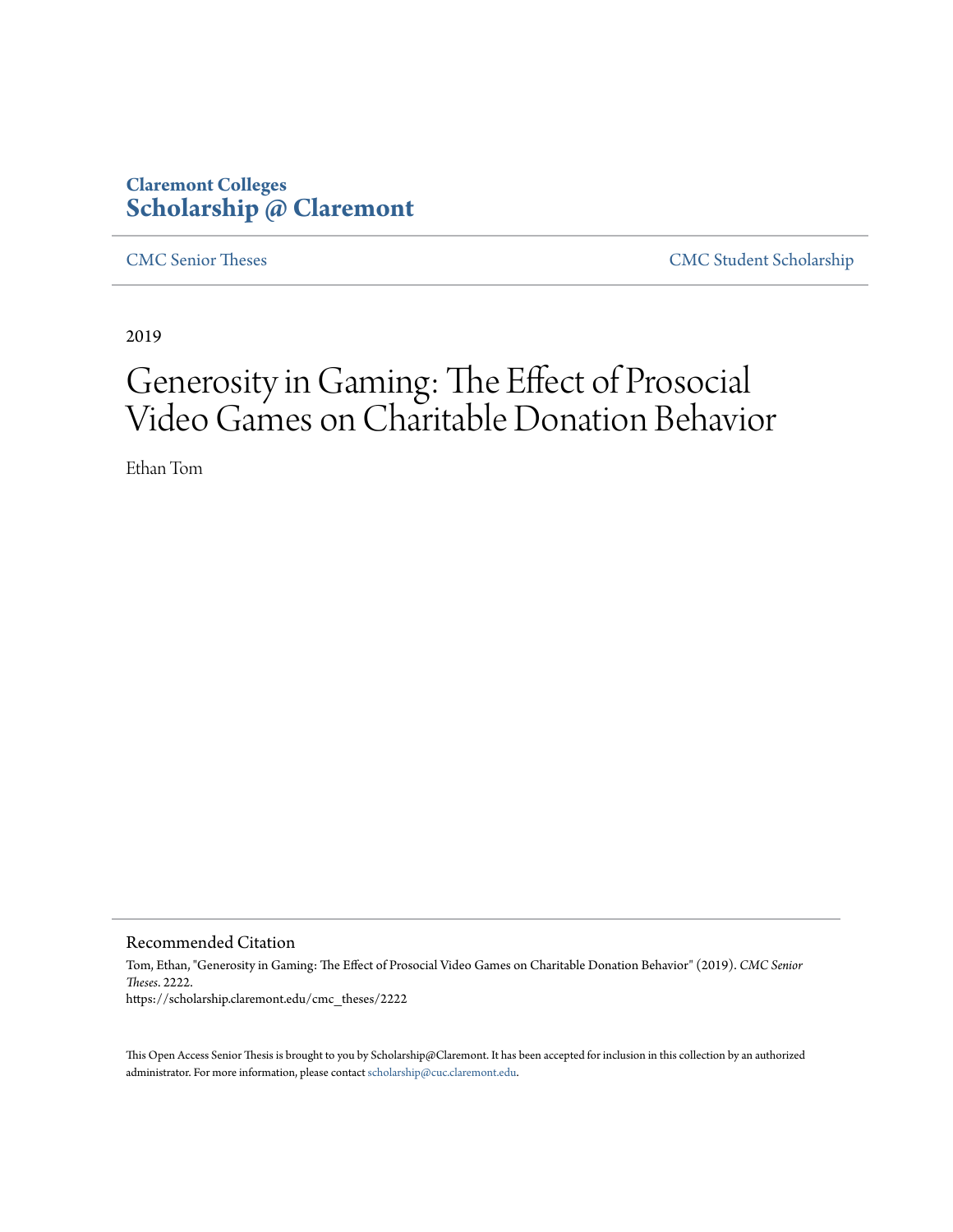Claremont McKenna College

Generosity in Gaming: The Effect of Prosocial Video Games on Charitable Donation Behavior

> submitted to Professor Alison Harris

> > by Ethan Tom

for Senior Thesis Spring 2019 April 29, 2019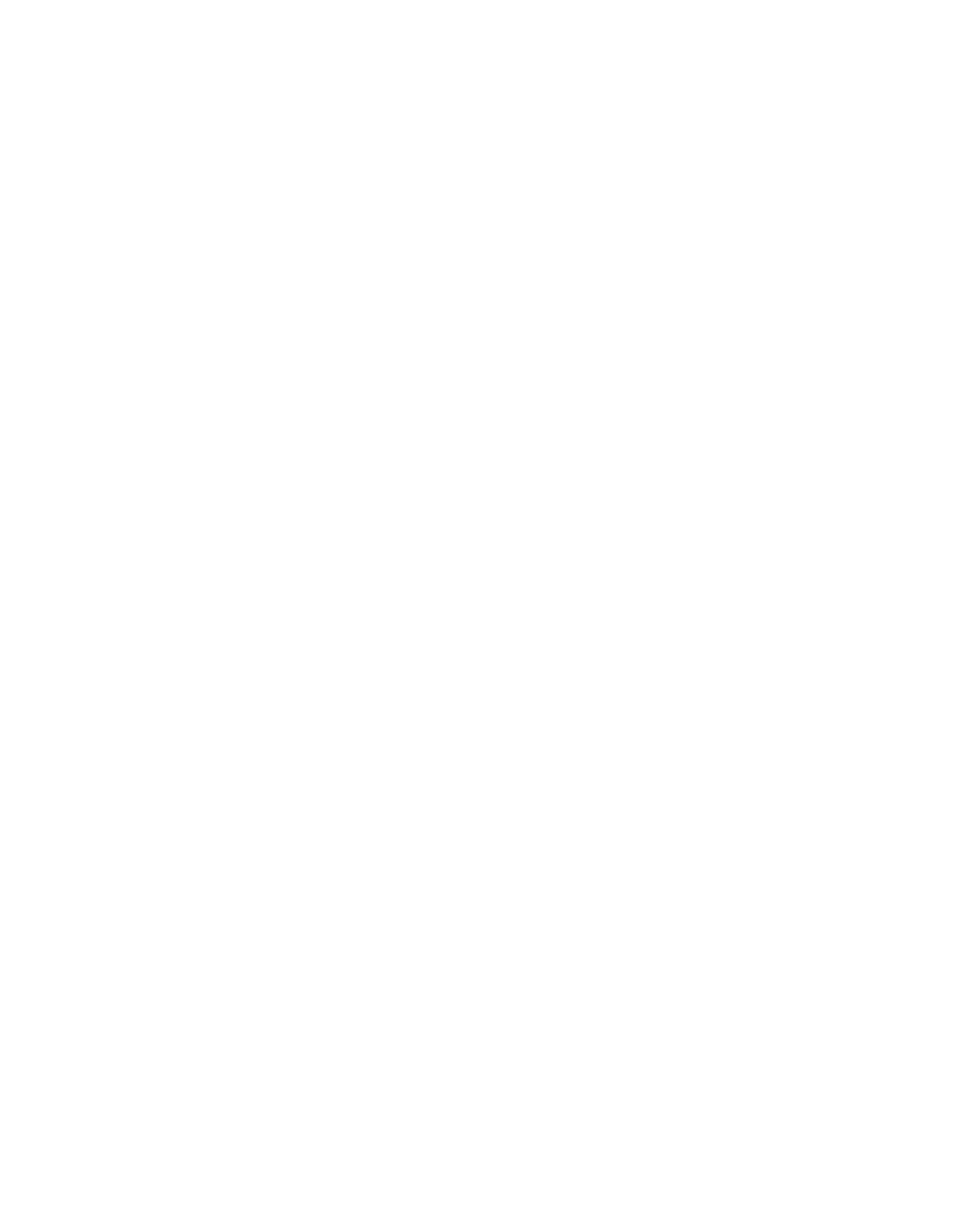Generosity in Gaming:

The Effect of Prosocial Video Games on Charitable Donation Behavior

Ethan Tom

Claremont McKenna College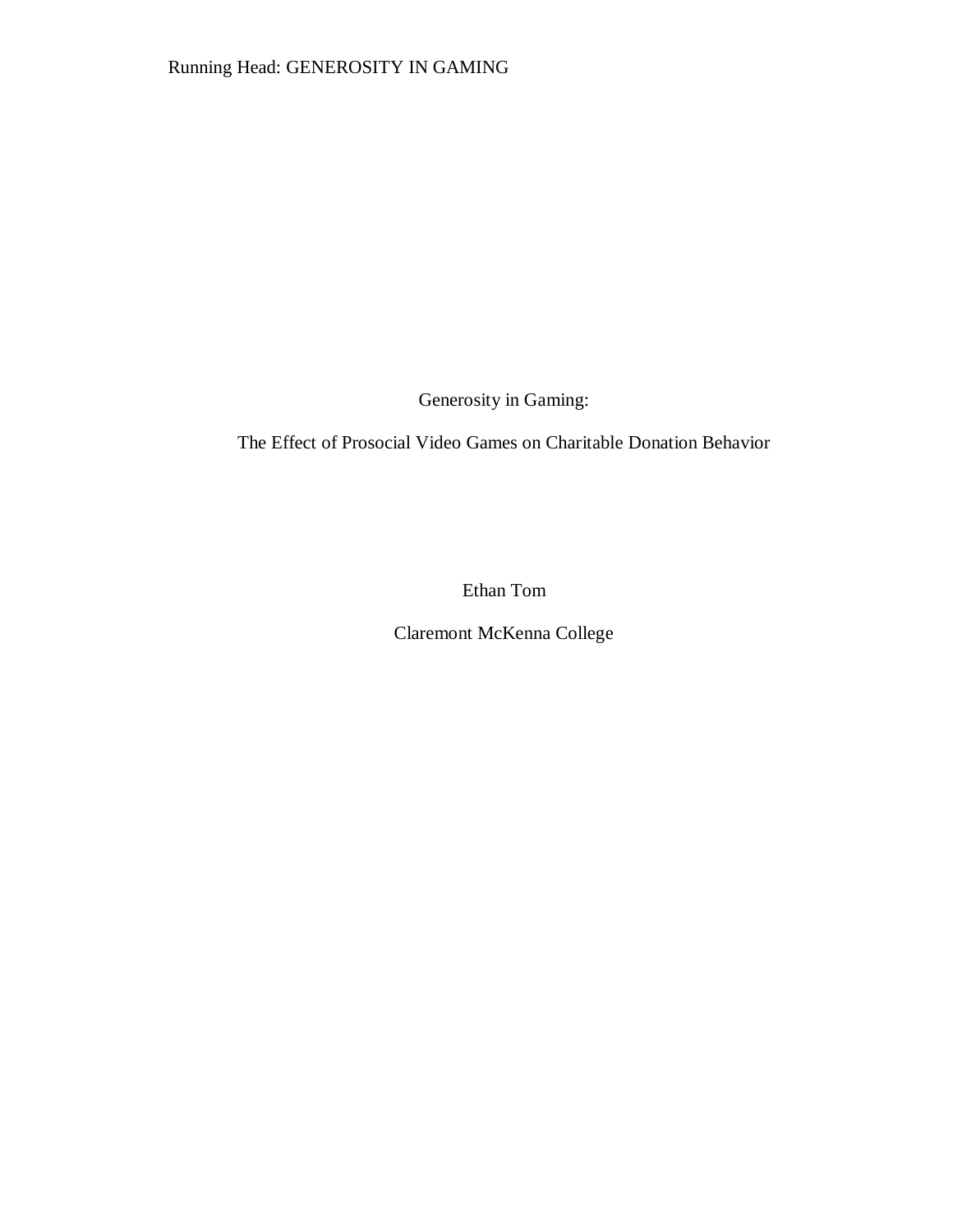## **Acknowledgements**

First, I want to thank my parents for their unconditional support. You have let me explore and grow with all the freedom I could ask for.

Second, I want to thank Professor Harris for journeying through this paper with me. Your contagious enthusiasm and relentless pursuit of scholarship has been a constant source of inspiration for me.

Last, I want to thank Roma Forest. You have been my rock, and you always remind me to work for a greater purpose.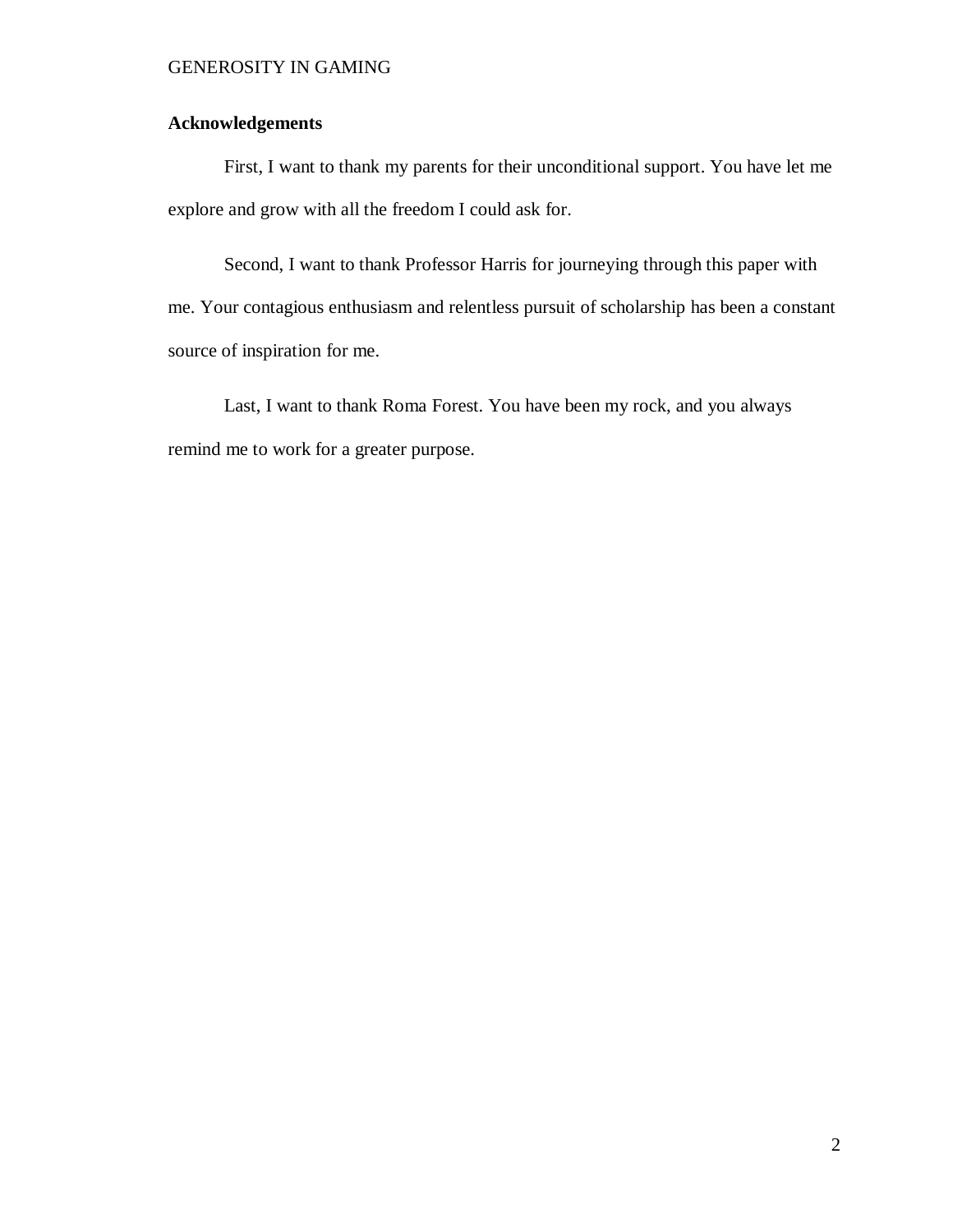# **Table of Contents**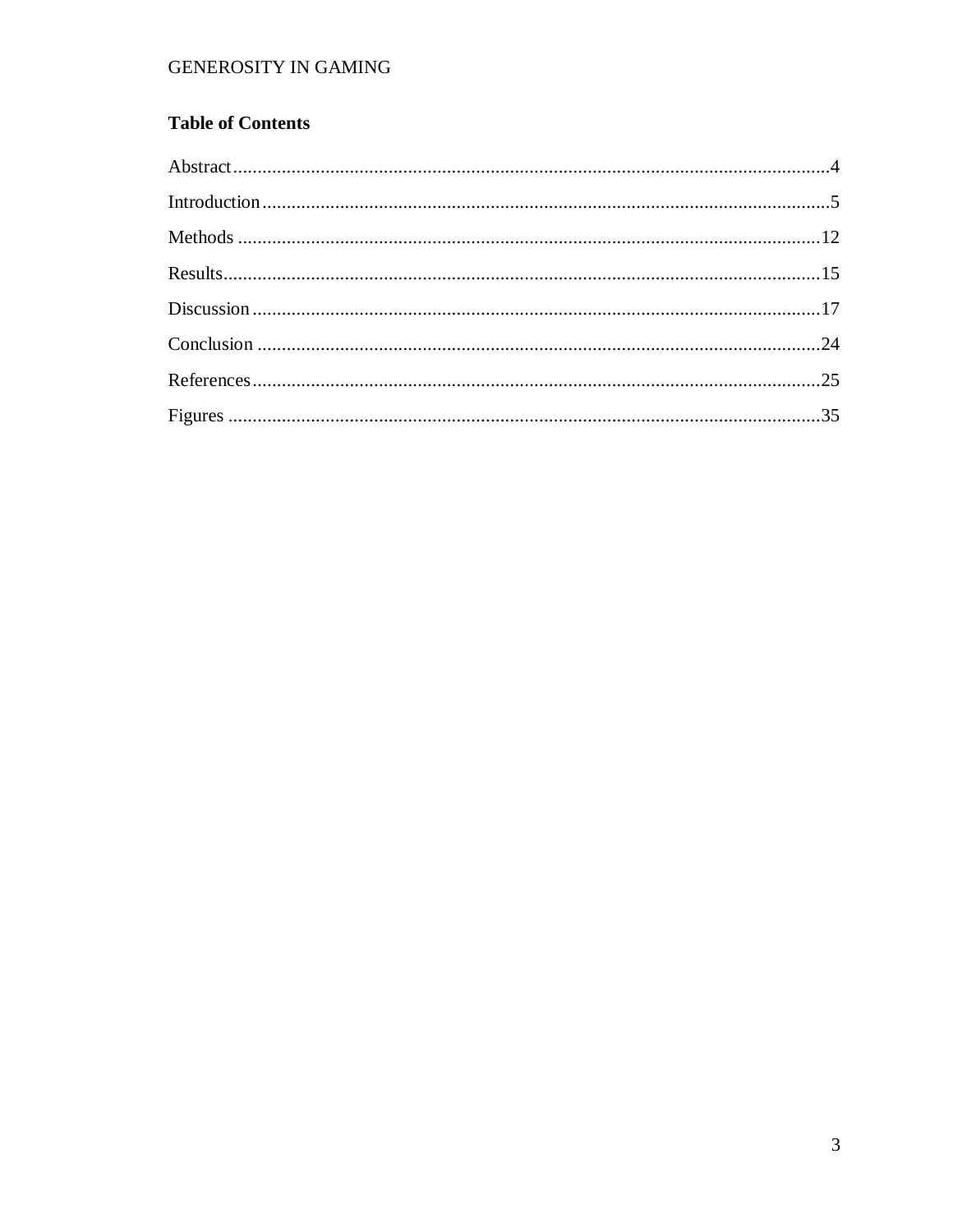#### <span id="page-6-0"></span>**Abstract**

Although the link between violent video games and aggressive behavior has received extensive coverage, there is growing evidence that prosocial video games can exert a positive influence as well. However, whether these effects generalize to costlier prosocial behaviors that help more distant recipients remains unclear. Here I propose an experimental study to examine whether prosocial video games can influence charitable donation behavior. College students will be randomly assigned to play 45 min of either a prosocial video game (*Lemmings*) or neutral video game (*Tetris*), followed by a 10 min filler task (mental calculation). Participants will then be asked to complete a payment form, indicating if they want to donate a portion of their experimental participation payment to a local nonprofit organization. Based on previous research, we predict that there will be a main effect of gender, with female participants more likely to donate than males. Additionally, we hypothesize a main effect of video game, where participants who play the prosocial video game will be likelier to donate than those who play the neutral game. If confirmed, these results would extend the existing literature on prosocial video games beyond informal face-to-face helping behaviors, potentially providing a psychological mechanism for costlier needs such as charitable appeals.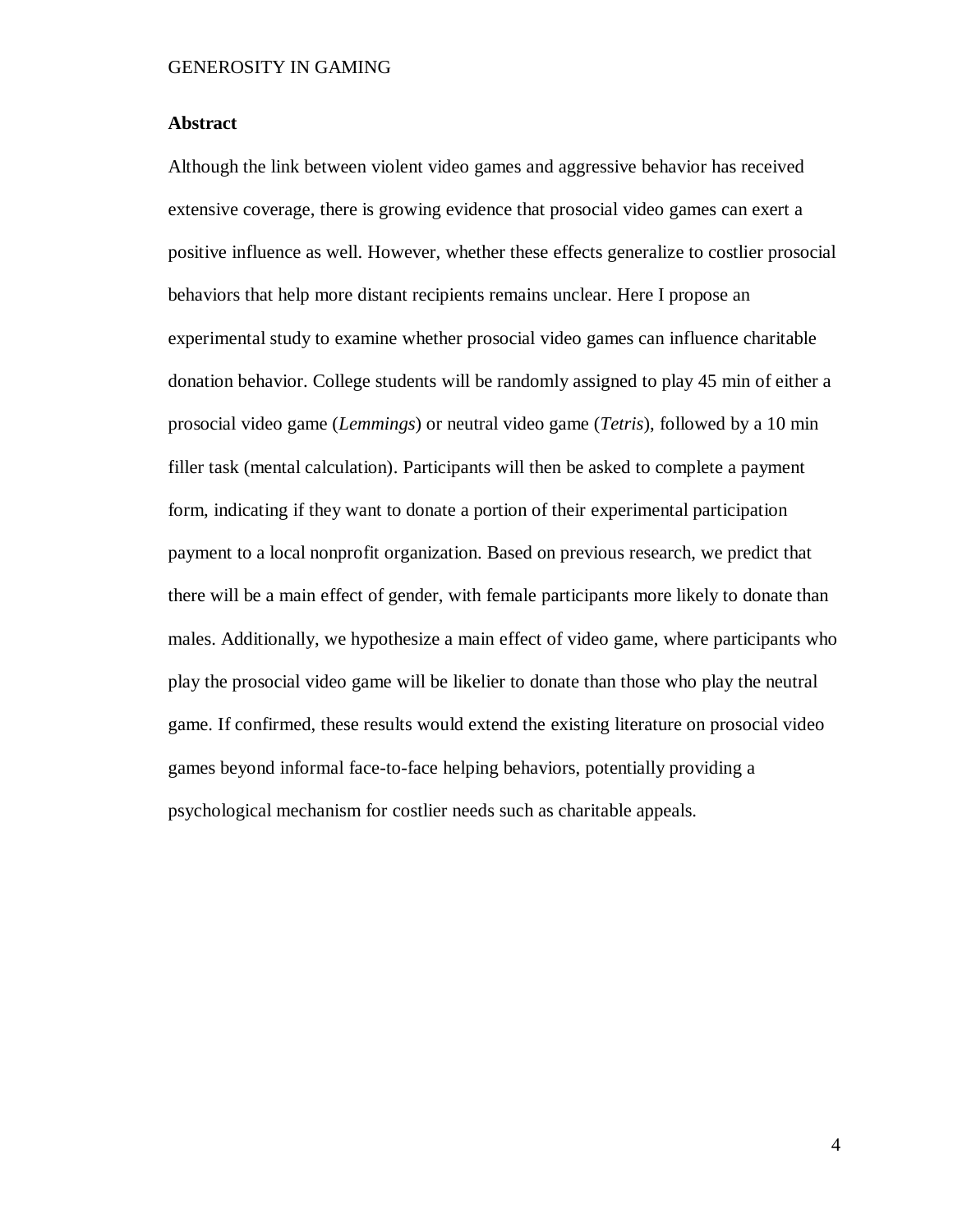#### <span id="page-7-0"></span>**Introduction**

In 2012, the now 45th president, President Donald Trump, tweeted "Video game violence  $\&$  glorification must be stopped—it is creating monsters!" (Trump, 2012). President Trump is often accused of exaggeration, but in this instance his proclamation of alarm could be viewed as justifiable. From Nikolas Cruz, the gunman in the February 2018 shooting at Stoneman Douglas High School, who reportedly played as much as 15 hours of video games per day (History.com Editors, 2019), to David Katz, who killed two people during a video game tournament in August 2018 (Falvey, 2018), news coverage of recent acts of violence has emphasized the connection between video gameplay and antisocial behavior. Therefore, there has been growing interest at a psychological level in understanding the influence of video game play on other behaviors. This question is particularly relevant given the increasing prevalence of video games in people's lives: current estimates suggest that approximately 2.34 billion people—30% of the current world population—are active video game players ("Number of gamers worldwide 2021," 2019). If gaming can lead to changes in behavior, as commonly assumed, an important question is whether positive, helping *prosocial behaviors* can also be prompted by playing video games.

In the psychological literature, there is mixed evidence regarding the effect of violent content on real-world aggressive behavior. For example, research suggests that exposure to violent video games (e.g., fighting or shooting games) is significantly and causally linked to increases in aggressive behavior, cognition, and affect, presumably because aggressive behavior is modeled, rewarded, and quickly rehearsed (Anderson & Bushman, 2001; Anderson 2004; Barton, 1981; Anderson et al., 2010). Another study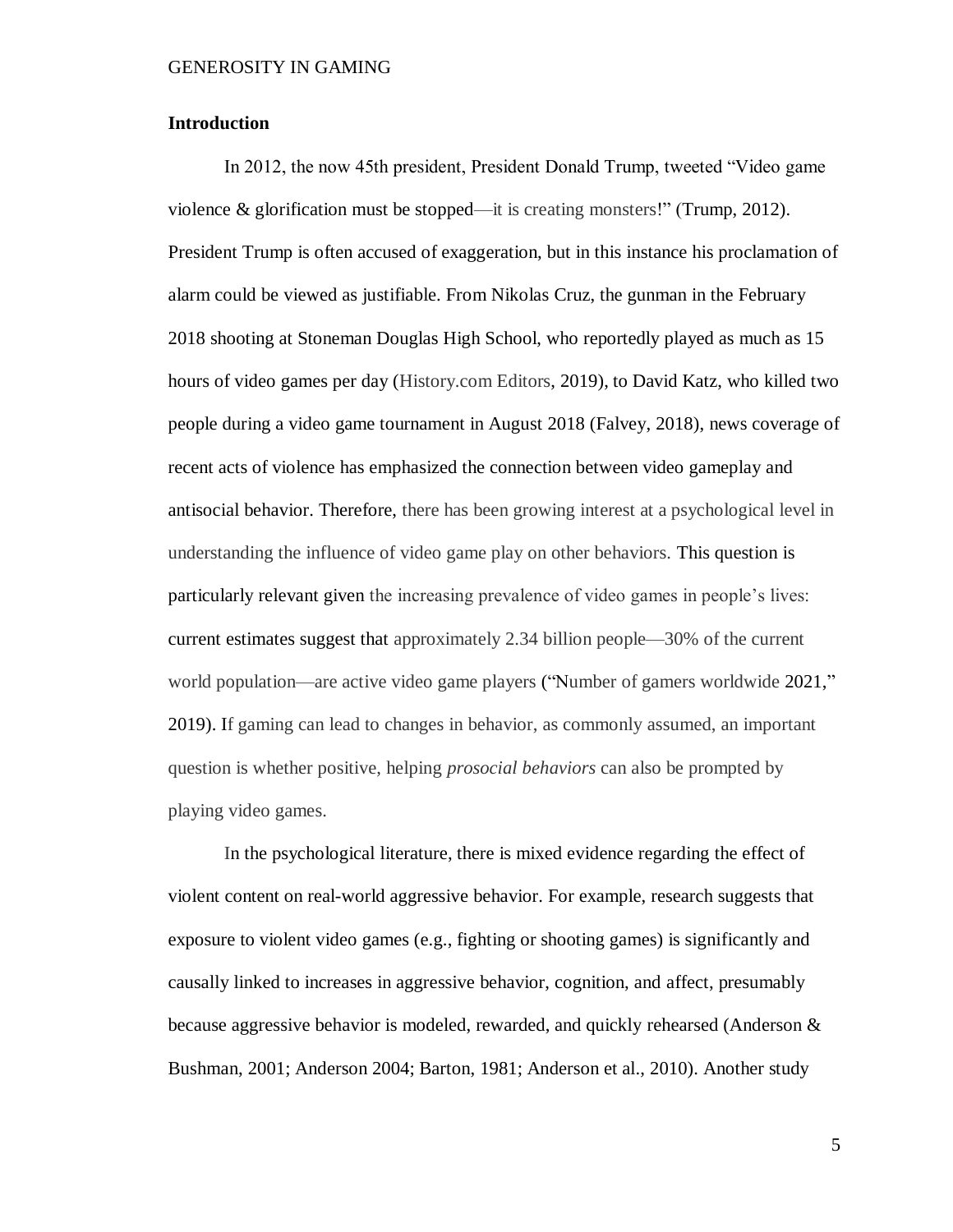found that children were more likely to associate themselves with aggressive traits on the Implicit Association Test after playing a violent video game (Uhlmann & Swanson, 2004). At the same time, however, other studies argue that there is solely a correlative relationship, or that the causal effects that do exist from violent video games are negligible (Ferguson et al., 2008; Hilgard, Engelhardt, & Rouder, 2017; Ferguson & Rueda, 2010; Markey, Markey, & French, 2015; Ferguson & Garza, 2011). Overall, while most researchers agree that there is at least some connection between video games and violence, the causality and strength of these effects are debated.

In contrast to the mixed literature on video gaming and aggression, growing evidence suggests that video games can encourage prosocial behavior, defined as "voluntary actions that are intended to help or benefit another individual or group of individuals" (p. 3, Eisenberg & Mussen, 1989). Studies on "prosocial games" typically take an existing commercial game that involves helping other non-player characters (NPCs) in game (e.g., *Lemmings*, in which the player must guide a group of creatures to safety past various dangers) and measure its effects on real-world prosocial behaviors. These effects are often contrasted with the effects of violent gameplay (e.g., *Lamers*, in which the player uses weapons to kill the creatures before they can reach the exit), as well as neutral puzzle games such as *Tetris* (in which various shaped blocks must be arranged in rows). These games have been specifically identified as containing different measurable and perceivable levels of prosocial content (Greitemeyer & Osswald, 2010).

Previous studies have found that prosocial games tend to increase one-on-one helping behavior. In one study, participants were asked to play either a prosocial or neutral game and then assign easy or hard puzzles to the next participant, knowing that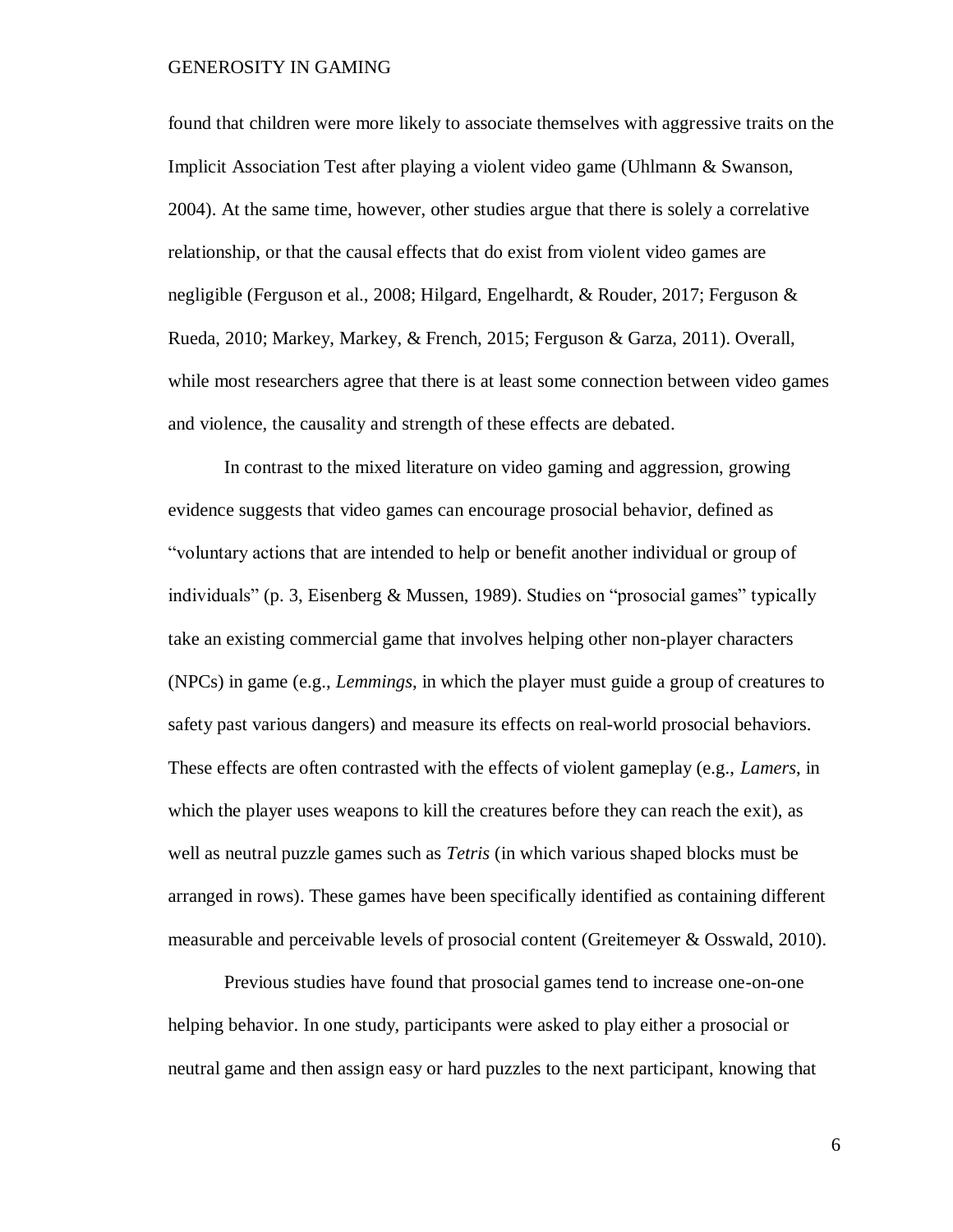the next participant would receive \$10 if they successfully completed the puzzles (Gentile et al., 2009). Participants who played the prosocial game were more likely to help subsequent participants by selecting a larger proportion of easy, as opposed to difficult, puzzles. Another study found that people who play video games that require helping ingame characters were more likely to pick up dropped pencils, assist in future experiments, and defend a harassed experimenter (Greitemeyer & Osswald, 2010). These studies controlled for mood and enjoyment of the video game, ensuring that prosocial behavior came from the game content itself. Finally, one study asked participants to read journals where it was apparent that the author suffered a predicament such as breaking a leg. The researchers discovered that after playing *Lemmings*, participants experienced a greater degree of self-reported compassion, indicating a link between prosocial gaming and empathy (Greitemeyer, Osswald, & Brauer, 2010).

Collectively, these results suggest that there is a significant connection between prosocial gameplay and subsequent real-world prosocial behavior. Building off the General Aggression Model (GAM) of violent gameplay and aggression (Bushman & Anderson, 2002; Anderson & Bushman, 2002) and the General Learning Model (GLM) (Buckley & Anderson, 2006), these effects are thought to depend on a cognitive route whereby gameplay increases access to specific types of thoughts. The GAM proposes the existence of knowledge structures shaped by the interplay of perception and affect, which are used to guide behavioral responses, and become automatized over repeated experience: thus, playing games with violent content can increase access to aggressive behaviors, both by triggering affective reactions associated with violence and priming cognitive representations related to violence, such as when and how aggression should be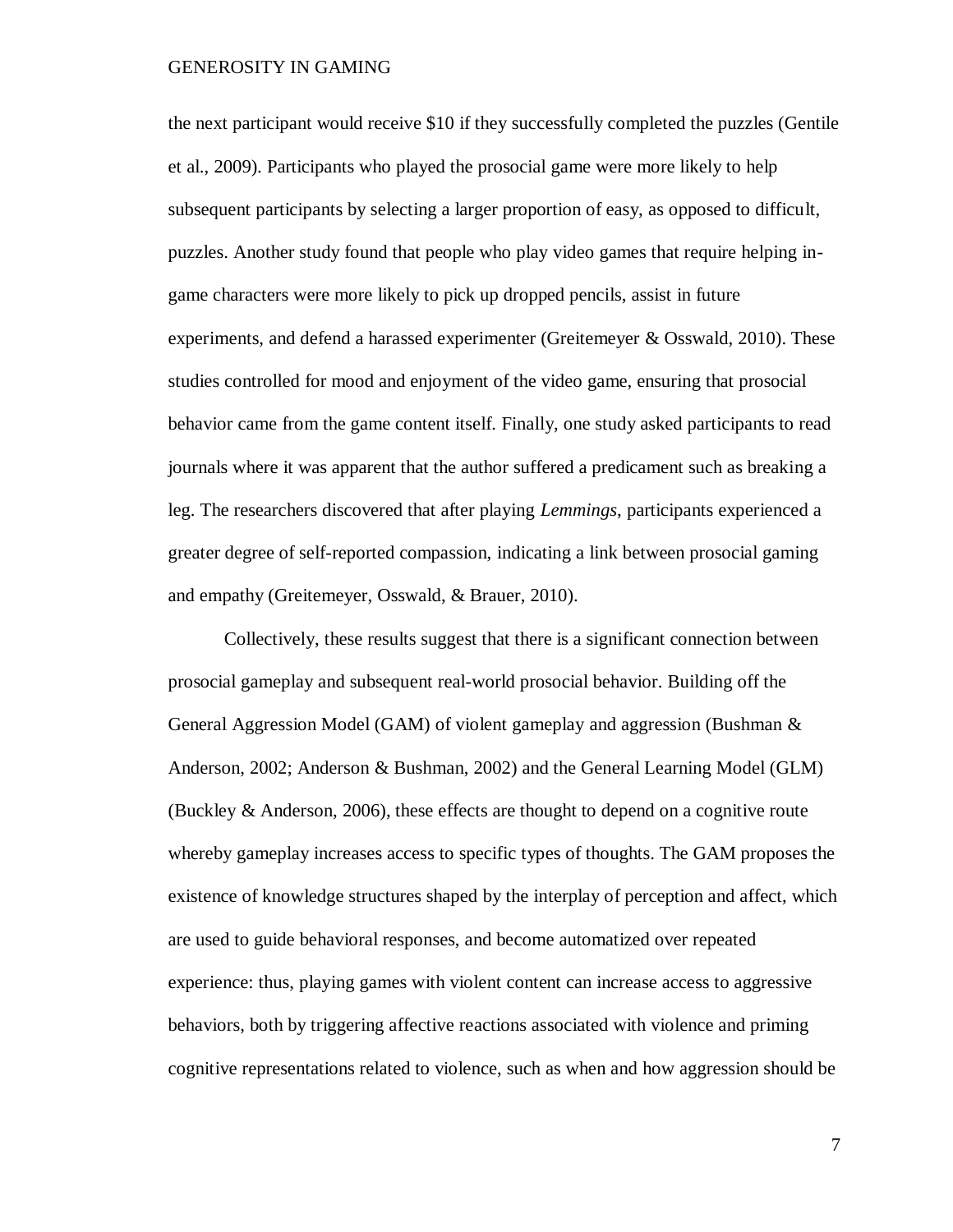displayed. Consistent with this idea, Greitemeyer and Osswald (2010) found that playing a prosocial video game primes prosocial knowledge structures, which in turn increases prosocial behavior. Prosocial actions that follow previously developed knowledge structures become automated, and behaviors with less developed knowledge structures require a greater amount of stimulus before they are elicited.

Yet, existing studies have only focused on a few types of helping behavior, such as helping another person face-to-face. When it comes to helping individual people, physical proximity has been shown to increase empathy and prosocial behavior (Mencl & May, 2008), and having a single individual to focus on is more effective than focusing on a group need (Kogut & Ritov, 2005). This literature suggests that a known recipient is more conducive to drawing out prosocial behavior, and conversely, behaviors pertaining to helping foreign or less known recipients are harder to elicit (Einolf, 2008). For example, in Gentile et al. (2009), participants made helping decisions for a "partner", i.e. another college student completing the same task immediately after them. Therefore, the target of the prosocial behavior was not only temporally proximate, but also similar in terms of social group affiliation. Also, in Greitemeyer and Osswald's study (2010), participants went from playing *City Crisis*, a game where the player is a rescue pilot saving civilians in danger, to being confronted with a situation where they could save a research assistant. In this study, the prosocial thoughts needed to motivate helping the assistant, such as courageousness, were previously stimulated by *City Crisis*. As such, one potential concern is that the prosocial behaviors demonstrated in previous studies may be relatively easy to elicit, even in non-game conditions.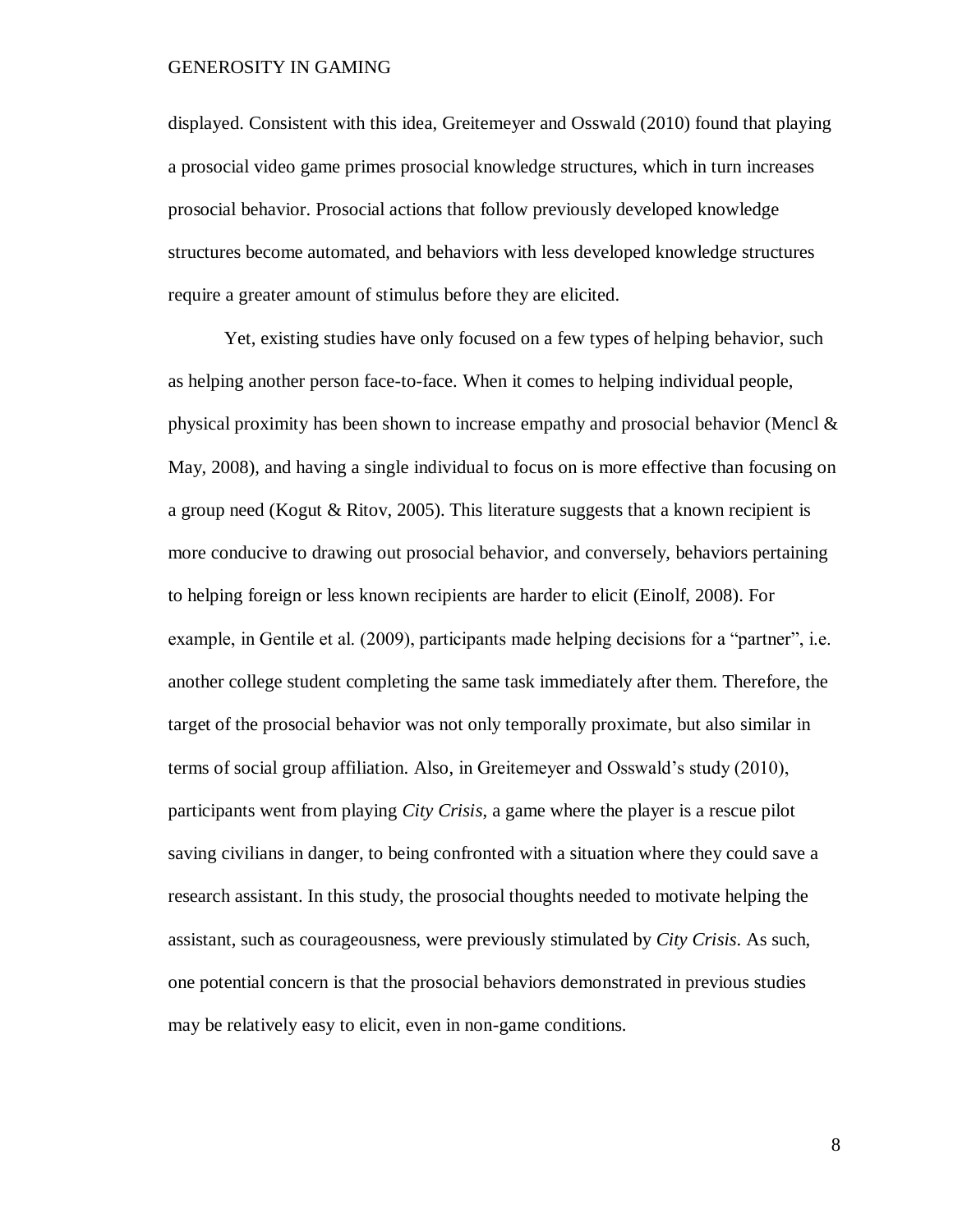Additionally, the measures of real-world prosocial behavior in previous studies have tended to focus on relatively non-costly, short-term behaviors. In these experiments, prosocial behaviors often come at little or no cost to the participant: for example, assigning puzzles to a "partner" (Gentile et al., 2009), or picking up spilled pencils (Greitemeyer & Osswald, 2010). Even helping the harassed assistant, arguably the most difficult task in prosocial behaviors studied thus far, was a low-cost action. The study was coded such that the participant asking the assistant if she was okay, a relatively lowcommitment action, was considered intervention behavior. Furthermore, all the participants were asked if they suffered emotional harm, to which none replied that they did. These elements suggest that helping the harassed assistant was not as high cost in commitment or emotional danger as the action of "defending a research assistant" might initially suggest. Therefore, another concern is that costlier situations are less likely to motivate prosocial behavior (Dovidio, Piliavin, Gaertner, Schroeder, & Clark, 1981; Lee & Murnighan, 2001).

Overall, previous studies of prosocial gameplay have been largely restricted to demonstrating prosocial behaviors that are easily elicited and relatively low-cost in real life. Thus, the generalizability of prosocial behavior from video games to larger social needs is still unclear and needs to be explored. One such need is charitable giving, wherein individuals dedicate resources such as time or money to organizations promoting altruistic causes. In charitable donations, recipients are rarely in direct physical proximity and money is often directed toward a group need ("2018 Online Giving Statistics, Trends & Data: The Ultimate List of Giving Stats," 2019). Psychological theories of construal suggest that greater *psychological distance* is associated with more long-term or abstract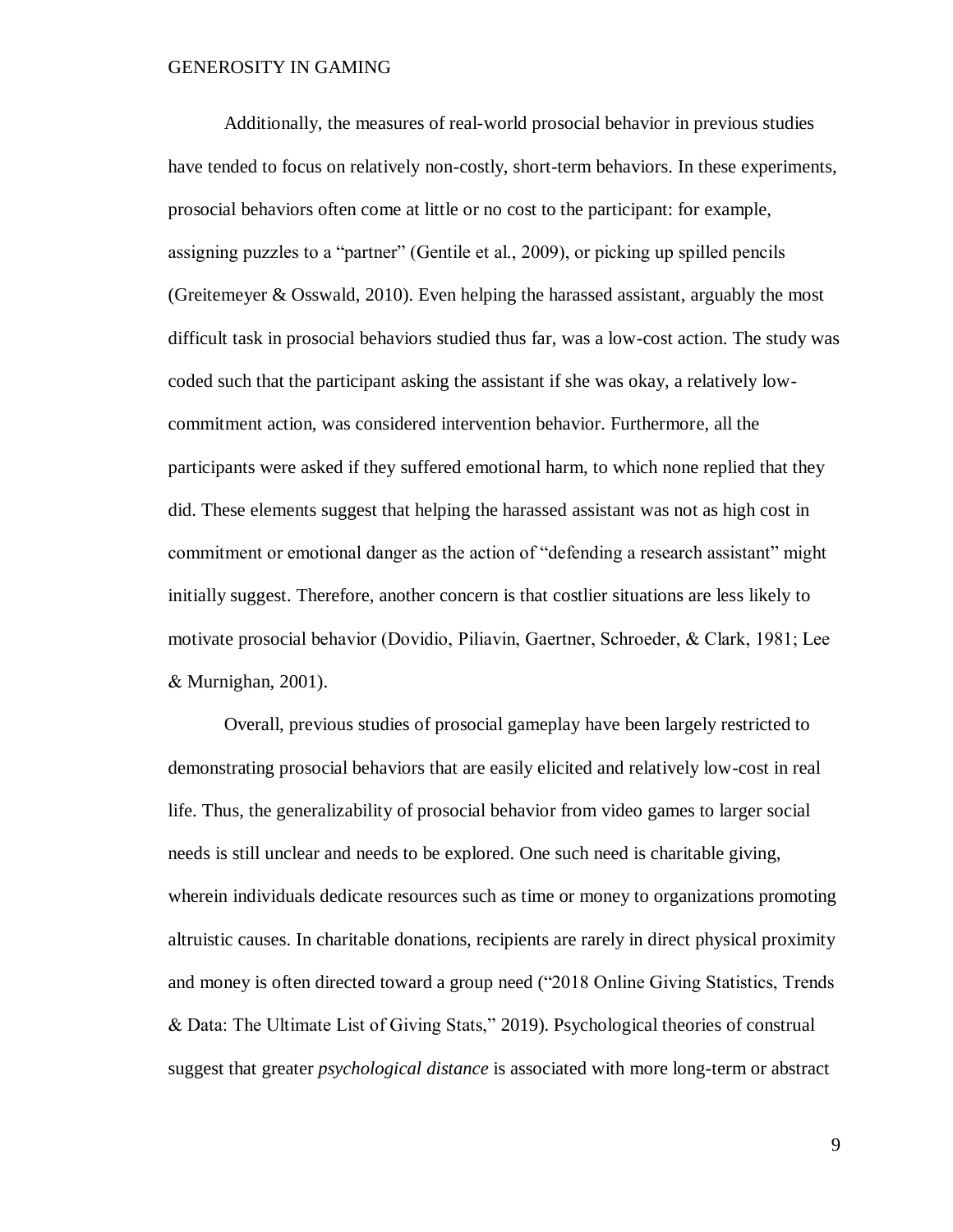concepts and socially unfamiliar groups (Liberman & Trope, 2008), all of which would seem to apply to charitable donation. Consistent with this idea, experimental manipulation of the recipient's psychological distance along both time (soon vs. later) and social (in-group vs. out-group) dimensions can produce different patterns of donation towards individual needs compared to charitable organizations (Ein-Gar & Levontin, 2013). Whereas the beneficiaries of charitable donation are psychologically distant and abstract, donation behavior comes at a very tangible cost, as the lost value is easy to understand and is viewed as a loss rather than equal exchange for something else (Leclerc, Schmitt, & Dubé, 1995; Bateman, Kahneman, Munro, Starmer, & Sugden, 2005; Macdonnell & White, 2015).

With respect to prosocial gaming, the effect of in-game prosocial actions on later charitable donation has received little attention to date. One concern is that the connection between prosocial behavior in a video game and the help created by charitable donation is less immediate and harder to associate, compared to the low-cost, one-on-one prosocial behaviors previously studied in the laboratory. Consistent with this idea, a previous research study found that children (ages 8-15) do not display an increase in charitable giving behavior after playing prosocial video games (Chambers & Ascione, 1986).

That being said, charitable giving still remains closely tied with other prosocial behaviors. People donate for a variety of reasons, such as the personal warm feeling they receive, a sense of moral obligation, or for status, which ultimately are no different than reasons for other prosocial behaviors (Bekkers & Wiepking, 2011; Benabou & Tirole, 2006). Einolf (2008) found that empathy is correlated with charitable giving behavior on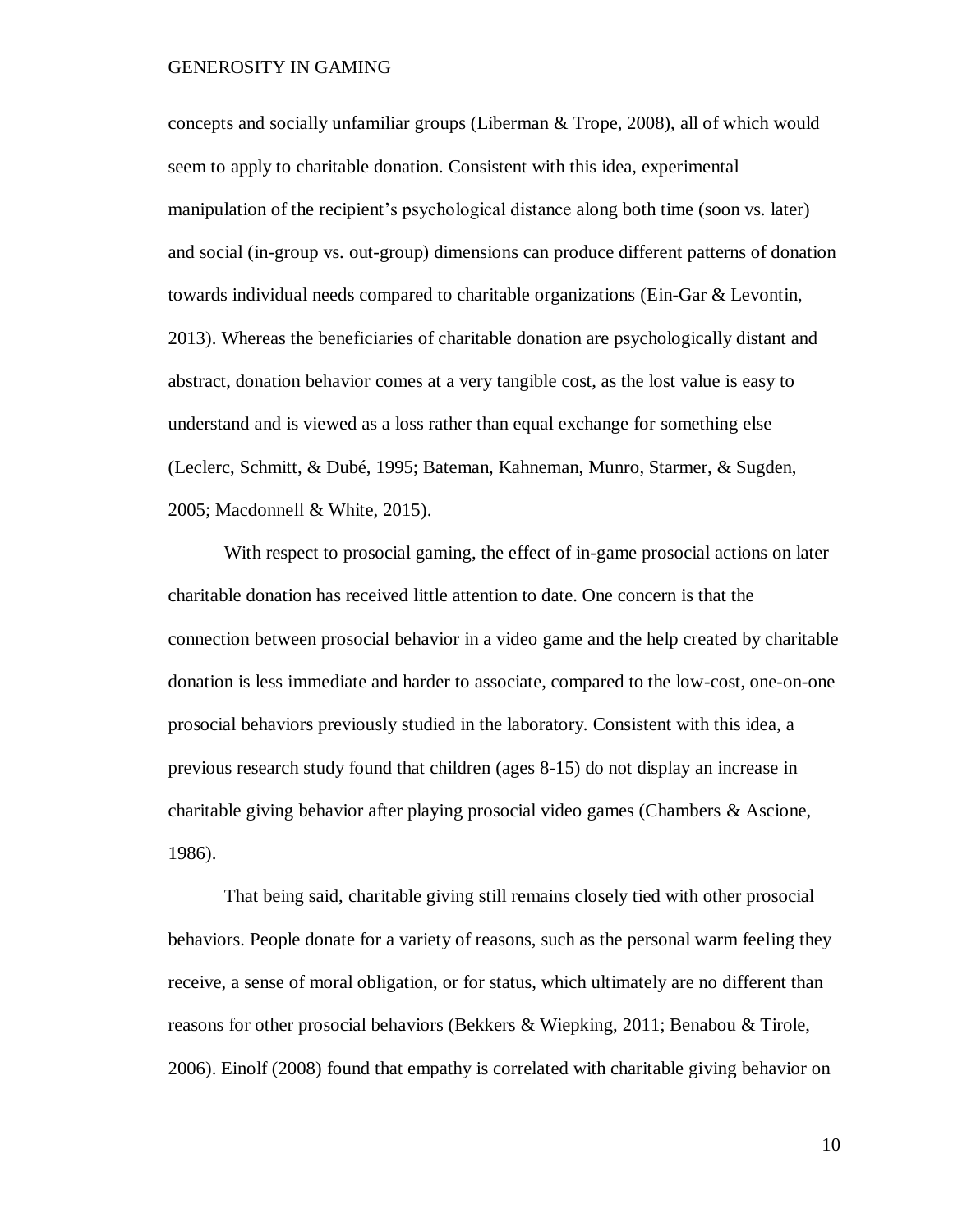a similar degree as it is with other behaviors such as volunteering (though neither of these were as strongly motivated by empathy as spontaneous and direct helping behaviors). Just as charitable giving and volunteerism are motivated by similar factors, the two behaviors themselves are strongly correlated (Jackson, Bachmeier, Wood, & Craft, 1995). In conclusion, charitable giving, while perhaps more difficult to prompt, is strongly tied to other prosocial behaviors which are known to be influenced by prosocial video games.

In this study, I propose to examine the link between prosocial video gameplay and subsequent charitable donation behavior. This study builds on Chambers and Ascione (1986) by examining college students and using more rigorous experimental methods. Although Chambers and Ascione (1986) previously failed to find a connection between prosocial gaming and charitable donation, their study had clear weaknesses. One concern is the video game used in the study (*Smurfs*) had relatively little focus on prosocial content, and, unlike the previously-cited games, was not assessed for perceived prosociality. Additionally, any prosociality of the video game may have been lost on children, as past literature suggests that adolescents have a stronger understanding of how social contexts should affect decision making (Güroğlu, Bos, & Crone, 2014). For example, Raviv, Bar-Tal, and Lewis-Levin (1980) found that male donation behavior increased in sophistication with age. Finally, children were only given \$1.00 of nickels. Since their views of the value of the money were not directly assessed, it is fully possible that the money was so valuable that they did not view it as disposable (Snipes & Oswald, 2010).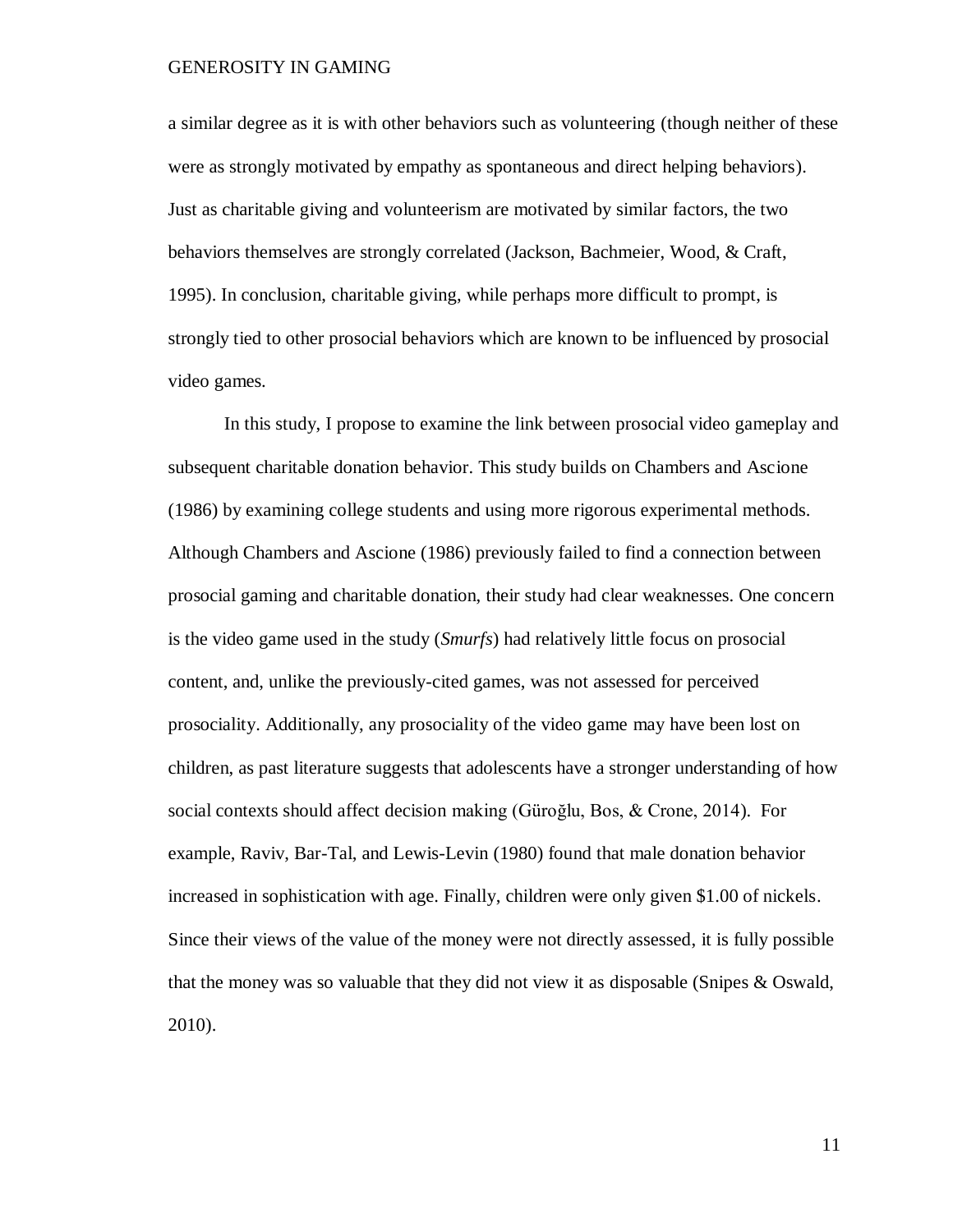There are a few ways in which the proposed study avoids Chambers and Ascione's pitfalls. One change is that the study will expose participants to the prosocial (or neutral) video game for a longer period than other studies do (Gentile et al., 2009; Greitemeyer & Osswald, 2010). In order to isolate increases in charitable giving behavior from potential experimenter demand effects, we will require that participants fill out multiple other assessments before their donation behavior can be measured. The increased delay between video game and measurement point necessitates a longer period of video game exposure to ensure lasting experimental effects. The second change made to the study is the sample demographics. Data will be collected from college students rather than children, as research suggests that college students would likely be more perceptive of the prosociality of the game and thus more likely to show changes in their behavior (Güroğlu, Bos, & Crone, 2014).

Introducing these changes will allow us to identify whether prosocial video games can influence charitable donation behavior. Specifically, if prosocial gameplay directly mediates more general prosocial thought content, as suggested by the GLM, we would predict that a prosocial game involving direct help to others would nonetheless increase the likelihood of costly charitable donation to a more distant cause. On the other hand, if the prosocial influence of video games is restricted to easily elicited, low-cost helping, we would expect no effect of prosocial games on donation behavior, as previously reported (Chambers & Ascione, 1986).

#### <span id="page-14-0"></span>**Methods**

*Subjects.* 80 participants (ages 18-23, 50% female) will be recruited from the local college community via the campus experiment management system, targeted emails to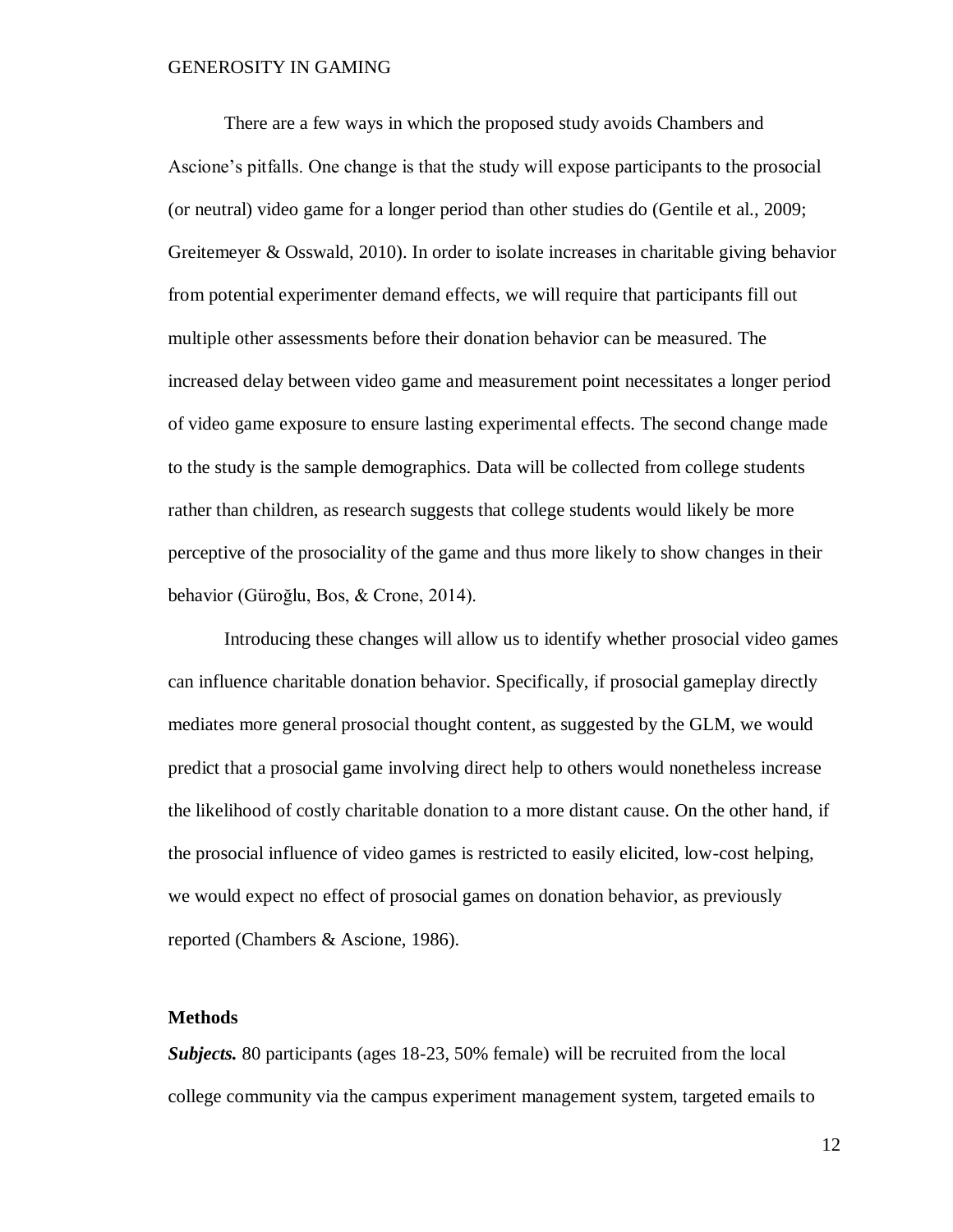the student body, and flyers posted in popular locations on campus and in the surrounding area. The study request will ask students to participate in a one-hour psychology study on video games and math in exchange for a \$15 Amazon gift card. Participant data will be excluded if they report having prior connections to Camp Kesem, the nonprofit donation recipient, or if they suspect a connection between video game gameplay and donation behavior. Additionally, participant data will be removed if participants fail to progress in the game disproportionately to the majority of other participants, as this suggests that they were not actually focused during the gameplay period and thus not experiencing the prosocial (or neutral) element of the game. Informed consent will be obtained from all participants, and the study will be approved by the college's Institutional Review Board.

*Design.* This study will examine the effect of video game gameplay (Prosocial, Neutral) on donation behavior. Condition will be randomly assigned such that there will be 40 subjects per condition, each with roughly equal numbers of male and female participants. The experiment will be run by one male and one female experimenter, with the two experimenters alternating between conducting the experiment. Because previous studies have found differences in charitable donation by gender, we will use a 2 x 2 betweengroups design, with Game (Social/Neutral) and Gender (Male/Female) as factors.

*Procedure.* In this experiment, we will measure whether exposure to a prosocial game increases the likelihood of charitable donation. For our video game conditions, we will utilize *Lemmings* and *Tetris* as our prosocial and neutral video games, which have been commonly used in studies of prosocial gaming (Greitemeyer & Osswald, 2010).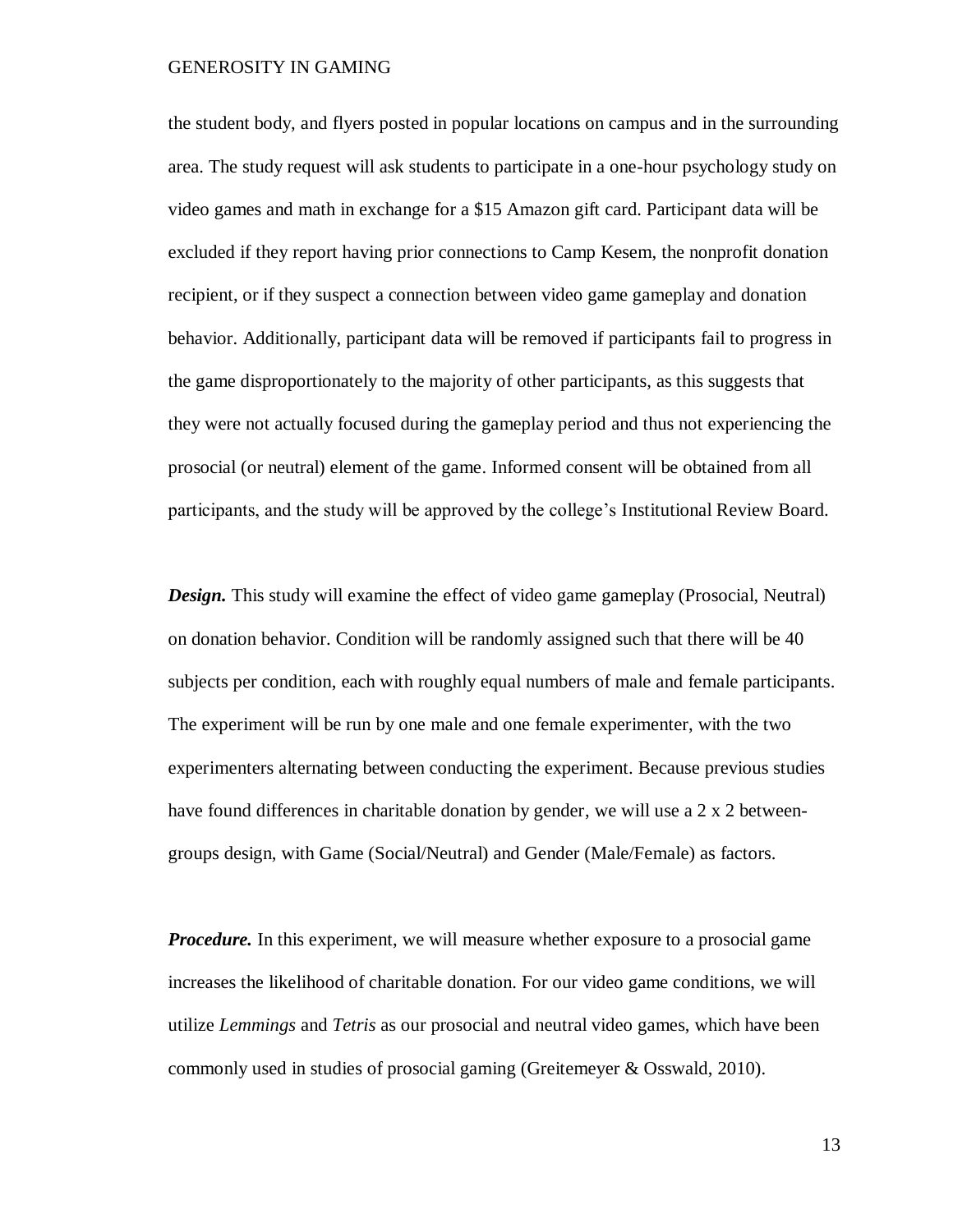Following gameplay, generosity will be assessed by giving participants the option to donate one-third of their experiment participation reimbursement (\$5 out of \$15) to a charitable cause. For the charity, we selected Camp Kesem, a local 5C nonprofit that supports children who have a parent affected by cancer. We chose this charity because the intended recipients are not closely tied to students, yet the charity maintains a strong physical and social presence on the 5C campuses, which may increase students' inclination to support this cause (Deb, Gazzale, & Kotchken, 2014).

The experimental procedure is shown in Figure 1. When a participant arrives at the laboratory, he or she will be informed that the aim of the study is to look at the effect of computer game play on math accuracy. The participant will then be asked to complete a consent form and provide demographic information including past gaming experience, age, gender, socioeconomic status, and race, which have previously been shown to be factors in charitable donation behavior (Gentile et al., 2009; Carlo & Randall, 2002; Andreoni & Esterline, 2011; Korndörfer, Egloff, & Schmukle, 2015; Mesch, Rooney, Steinberg, & Denton, 2006). Upon completion of the demographic form, the participant will be asked to go into a separate room to play the assigned video game for 45 minutes. After the participant finishes playing, the Researcher will come into the video game room and ask him or her to complete a set of questionnaires to control for other influences before math ability can be measured. Participants will be given the Positive and Negative Affect Schedule (PANAS; Watson, Clark, & Tellegen, 1988), the Perceived Arousal scale (Anderson, Deuser, & DeNeve, 1995), and Reading the Mind in the Eyes (Baron-Cohen, 2001), in order to measure any potential changes in affect, arousal, and/or social cue sensitivity, respectively. Following completion of the questionnaires, the Researcher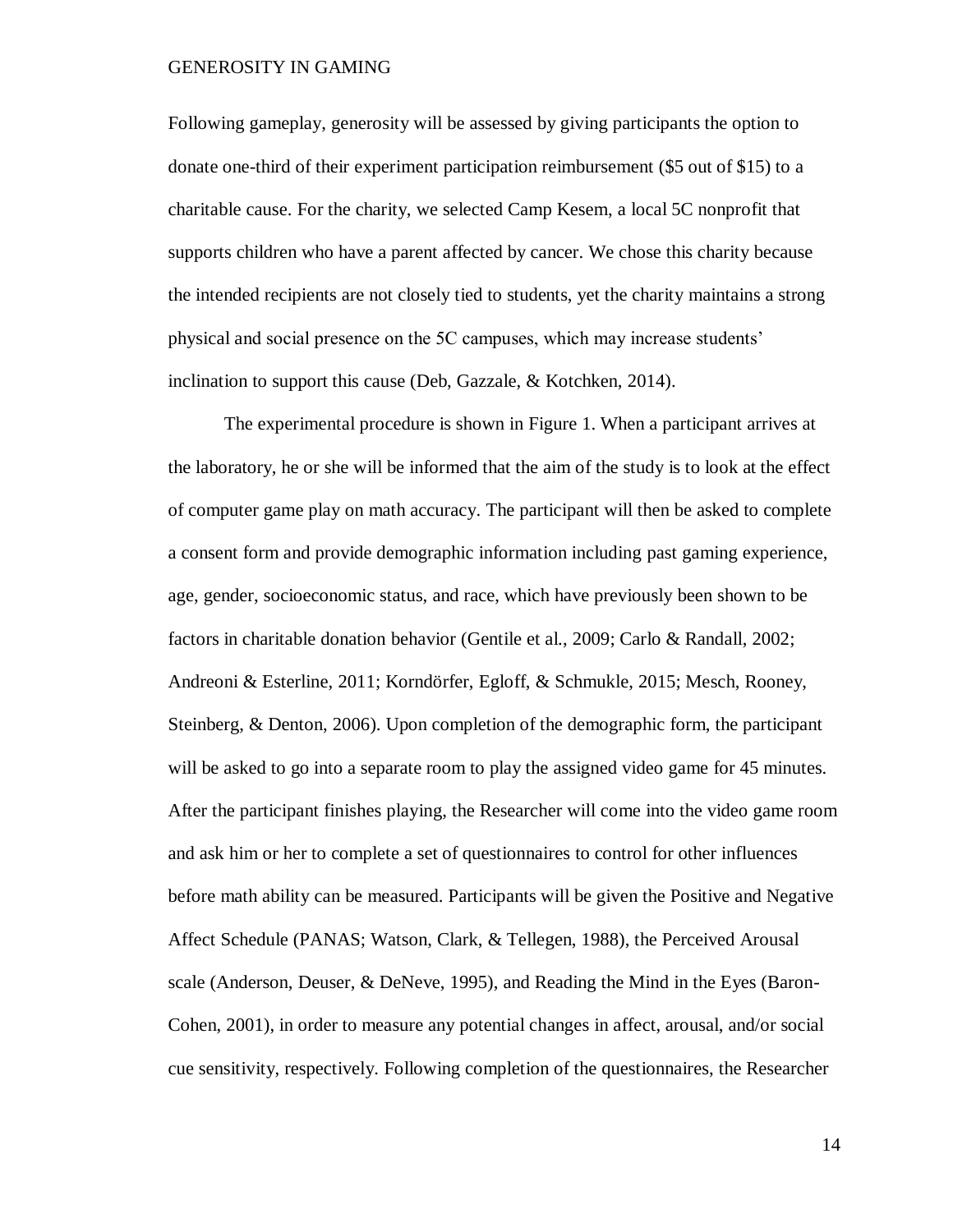will instruct the participant to complete a set of math equations (Figure 2), prioritizing accuracy over speed. The Researcher will then leave the room. The number of math questions is designed to take at least 10 minutes to finish; after 10 minutes, the Researcher will re-enter the room and inform the participant that he or she can stop. The Researcher will then provide a payment form (Figure 3) to the participant and instruct him or her to place the payment form in a locked, slotted box before exiting the test room. To ensure that experimenter demand or social proximity does not increase the likelihood of charitable donation, the Researcher will then once again exit the room.

The payment form will include questions asking for the participant's mailing address, as well as a checkbox that the participant can mark if he or she wants to instead receive a \$10 gift card and donate \$5 to Camp Kesem (Deb, Gazzale, & Kotchken, 2014). Once the participant places the form in the box and leaves the video game room, the Researcher will debrief the participant on the true nature of the experiment. During the debrief, the participant will also be asked about past involvement with Camp Kesem and if he or she suspected any connection between the video game and donation behavior.

#### <span id="page-17-0"></span>**Results**

In this experiment, we will test the influence of prosocial game play on charitable donation behavior. Following 45 minutes of either prosocial or neutral gameplay, participants will be given an opportunity to donate part of their experiment participation payment to a local charitable organization. Generosity will be measured in terms of the number of participants opting to donate to the charity in each video game condition. Additionally, we hypothesize that gender may influence donation behavior, as previous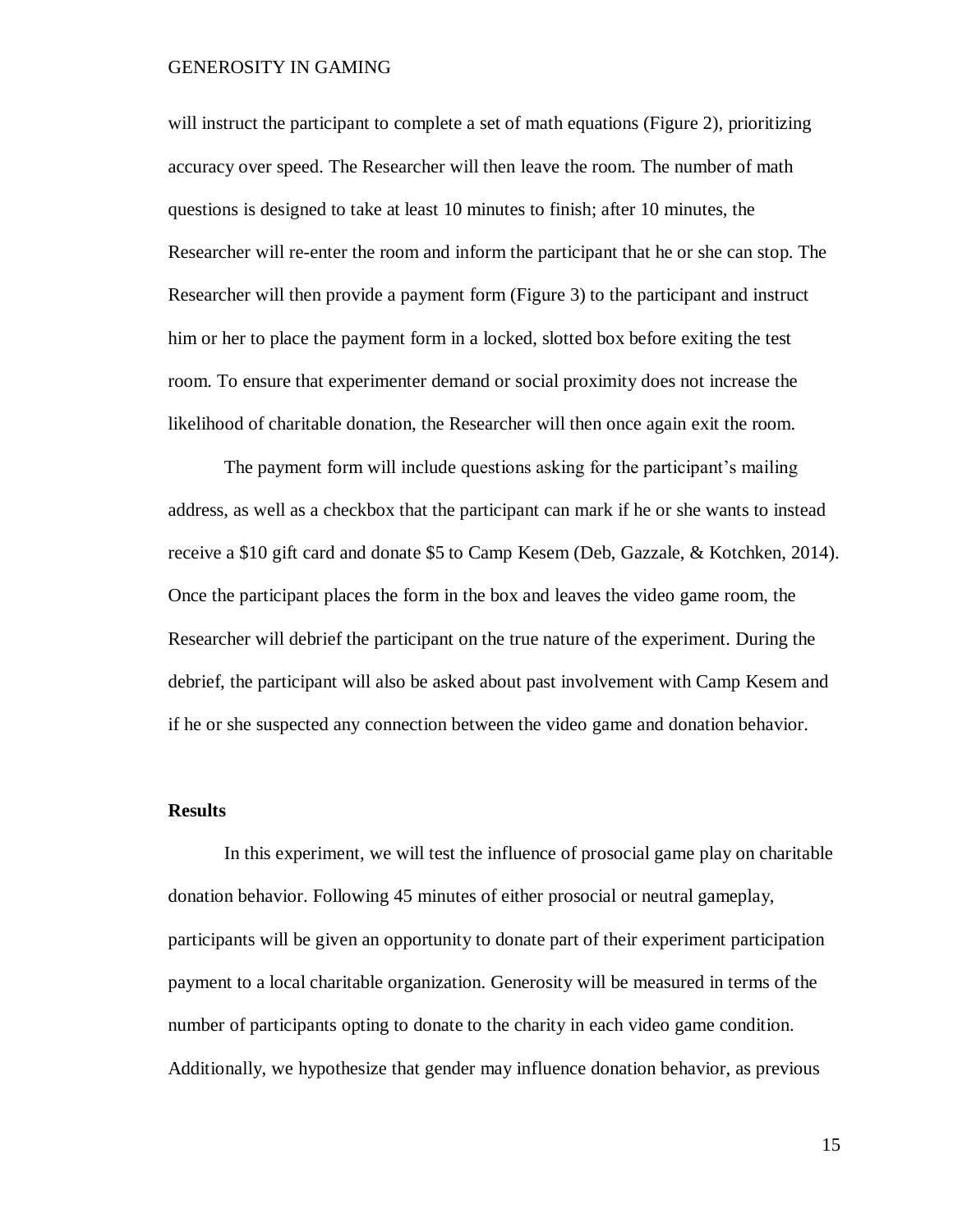research has found that females outperform males in the likelihood of donating and amount given (Andreoni & Vesterlund, 2001; Mesch, Brown, Moore, & Hayat, 2011; Piper & Schnepf, 2008). While some studies have found that men give larger amounts than women, Piper and Schnepf (2008) and Einolf (2011) suggest that this difference is explained by disparities in income levels.

Statistical analyses will be conducted by entering the number of donations per group into a 2 x 2 between-subjects analysis of covariance (ANCOVA) with Game (Prosocial, Neutral) and Gender (Male, Female) as factors. Additionally, although demographic factors including age, race, and socioeconomic status have previously been found to influence charitable giving (Carlo & Randall, 2002; Andreoni & Esterline, 2011; Korndörfer, Egloff, & Schmukle, 2015; Mesch, Rooney, Steinberg, & Denton, 2006), we do not expect to have the statistical power to distinguish effects of these factors given the relative homogeneity of the student body at the Claremont Colleges along these dimensions. Therefore, age, race, and socioeconomic status will be entered into statistical analyses as covariates of no interest. Finally, past gaming experience, measured by hours played per week, will be controlled for since large amounts of previous gaming exposure could mask the influence of 45 minutes of gaming (Gentile et al., 2009).

Based on past studies on prosocial gaming (Gentile et al., 2009; Greitemeyer & Osswald, 2010), we predict that participants who play the prosocial video game will be more likely to make a donation (Figure 4). We also predict that female participants will be more likely to donate to male participants. However, we do not anticipate that male and female players will be differentially affected by the video game content (Greitemeyer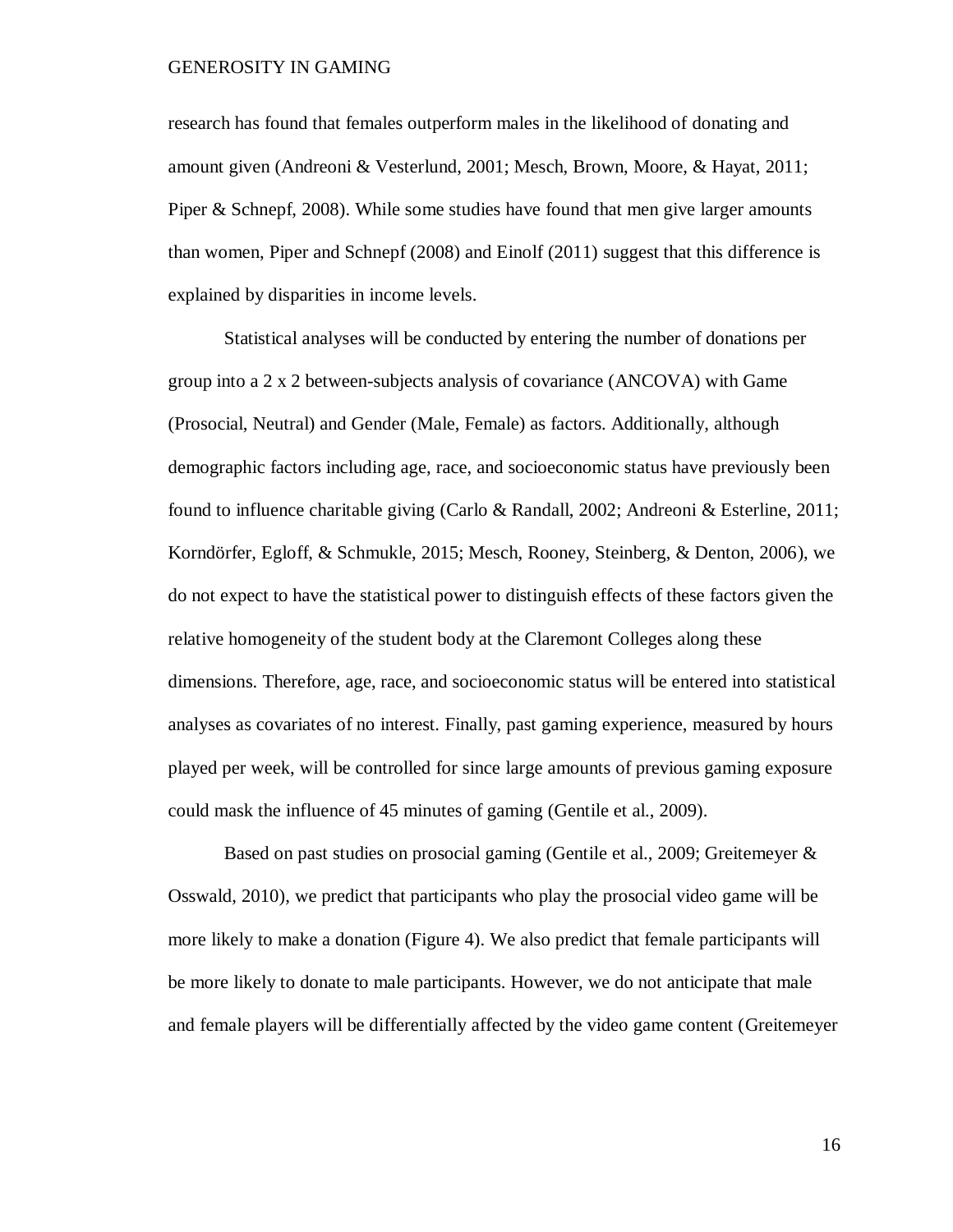& Osswald, 2010). Therefore, we expect to find significant main effects of Game and Gender, but no interactions.

Finally, based on Greitemeyer and Osswald's study (2010), we predict that there will be no statistically significant effects of mood, arousal, or affect on the effect of prosocial video games on donation behavior. We will use independent-sample t tests to compare mood, arousal, and affect measures between the two groups. Additionally, if charitable donations arise from access to prosocial thoughts, rather than enhanced sensitivity to social cues, we would expect that there will be no difference between neutral and prosocial groups on the Reading the Mind in the Eyes test. We consider familiarity and past experience with the game as similar to enjoyment of the game, which was also previously found to be adequately accounted for by changes in affect.

#### <span id="page-19-0"></span>**Discussion**

This study aims to examine the influence of prosocial video games on charitable giving behavior. Although previous studies have found a link between prosocial games and subsequent real-world helping behavior, it is unclear whether these effects would extend to costlier, less proximate types of prosocial behavior. Charitable donations provide a good test case for this question, since the prosocial outcomes of donation are often more abstract, both in time and in the observable effects on recipients, while the costs of donation may be more concrete (Ein-Gar & Levontin, 2013).

Yet charitable donation rates can be increased by direct individual appeals (Schlegelmilch, Love, & Diamantopoulos, 1997), raising concerns for the experimental design as to whether charitable giving behavior may be influenced by other social factors. One potential issue is experimenter demand effects, where participants engage in a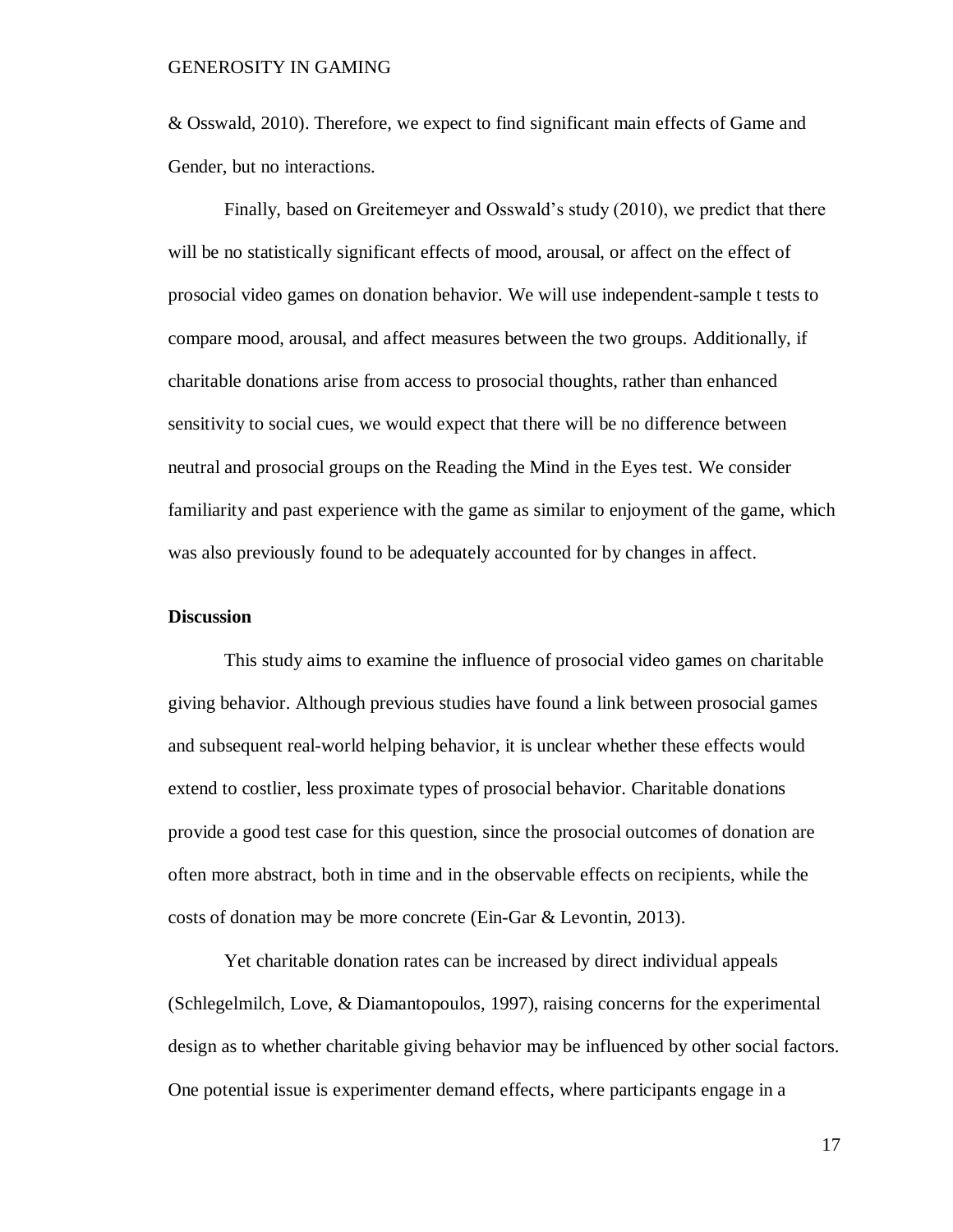specific behavior based on cues as to what is appropriate from the experimenter (Rosenthal, 1966; Nichols & Maner, 2008), particularly when the gender of participants and experimenter differ (Levine & Lee De Simone, 1991). Also, the nature of the "ask" for donation has previously been shown to influence donation rates and amounts: while making physical avoidance difficult increased the occurrence and amount of charitable donations, verbal asks were seen as too confrontational and diminished the number of people who donated (Andreoni, 2017). For these reasons, in the current experiment the donation request is embedded within a payment form, thereby limiting the role of experimenter demand and the perceived coerciveness of the ask. One last methodological decision is to ask for demographic information early on in the study, far away from the donation request, to minimize demographic priming effects (Steele & Aronson, 1991; Schmader, 2001). However, future experiments could further explore the role of these social factors in charitable donation following prosocial gameplay. Having the donation solicited by an identifiable individual, or manipulating the perceived closeness of the experimenter (e.g., same race, gender, or ethnicity) could potentially interact with the prosocial content of the video game to produce higher donation rates.

The donation recipient, Camp Kesem, is also a notable factor to consider. We wanted to pick a nonprofit that participants would be familiar enough with to care for. At the same time, the nonprofit had to be one that people would not directly benefit from donating to. For this reason, people who volunteer for Camp Kesem or have had past affiliation will be excluded from our data sample. Outside of direct affiliation, there are a few ways in which the selection of Camp Kesem might influence the results. Kessler and Milkman (2016) found that priming identity as a local community member increases the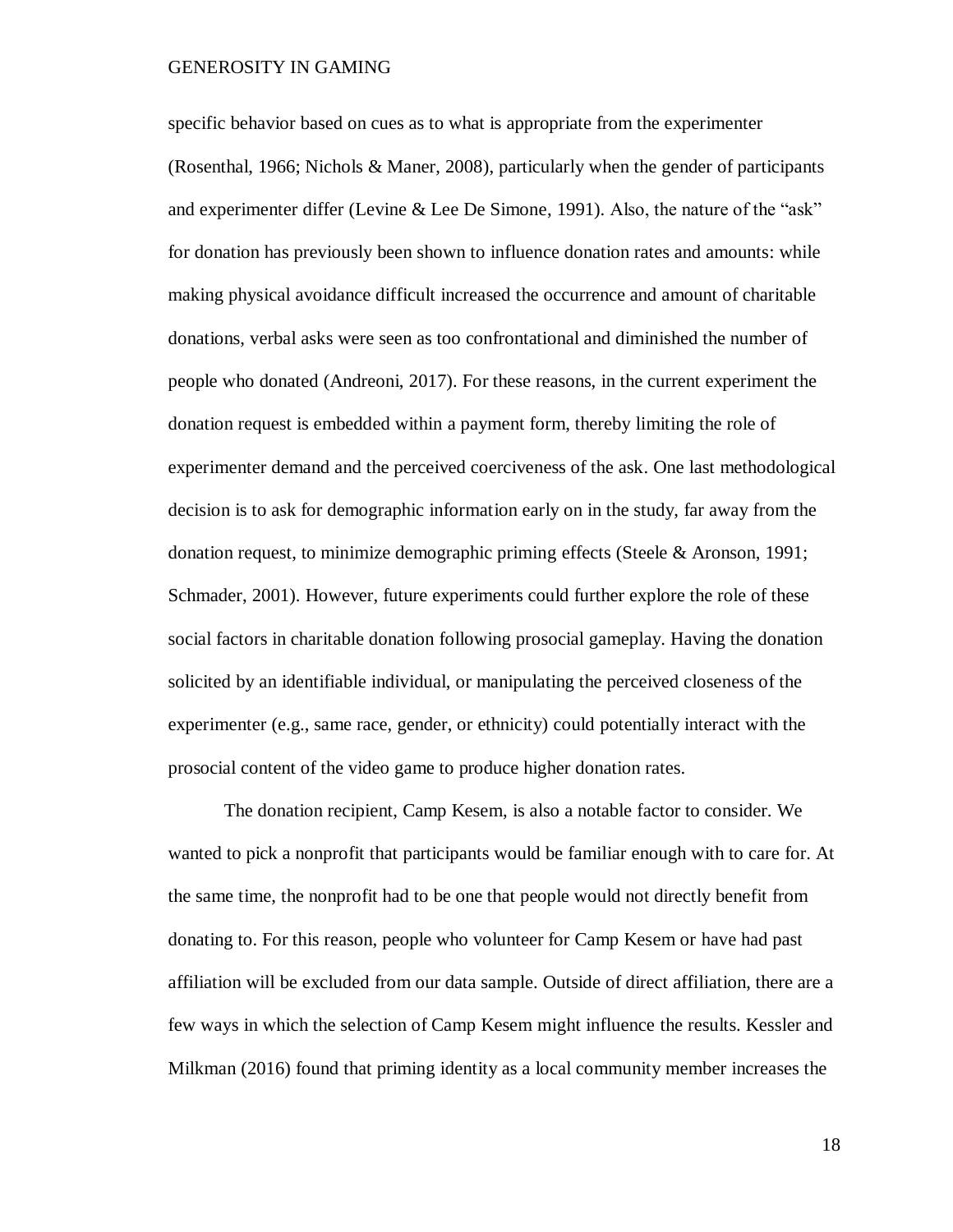likelihood of donations, and Oppenheimer and Olivola (2018) found that perceived social distance dramatically influenced donation amounts. Another study found that people seem to donate more money to charities that support their own culture (Jonas, Schimel, Greenberg, & Pyszczynski, 2002). Given that Camp Kesem is an on-campus, annual event with wide publicity, its physical and social proximity to students means that donations will be elicited more easily than for a far-off nonprofit (Deb, Gazzale, & Kotchken, 2014). On the other hand, other recent data suggest that when the recipient is not a single, socially proximate victim, donations may be higher when framed in terms of the charitable organization itself (Ein-Gar & Levontin, 2013). Therefore, further research should manipulate not only the charity identity but also its perceived social and temporal distance to participants. For example, our donation prompt could highlight the case of a specific child who benefited from Camp Kesem, and/or emphasize that funds are needed for an upcoming event. These types of manipulations may further increase the rate of charitable donation, either across all participants or specifically in the prosocial gameplay condition.

We predict that prosocial video games will increase the percentage of people who donate. If we find a difference between prosocial and neutral video game conditions, then this suggests that the prosociality of video games can influence charitable donation behavior. This raises several further questions for future research. First, would these results extend to other costly prosocial behaviors? While charitable donation is costlier than the behaviors studied in past prosocial gaming research, there are still many other prosocial behaviors that require even more investment, such as recurring donations or extended service projects (e.g., international aid campaigns). Looking at prosocial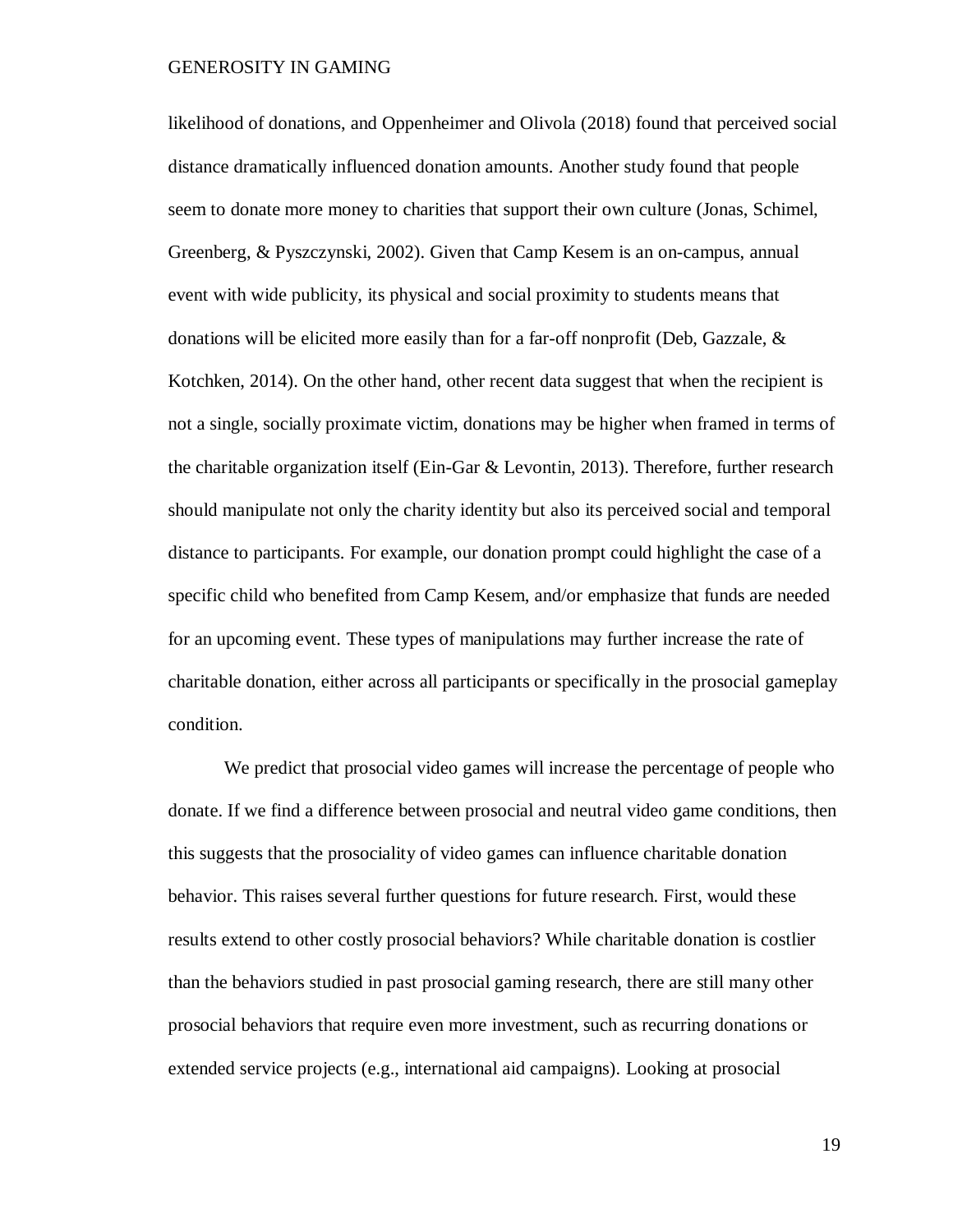behaviors that require an extended action or one that occurs >24 hours after the stimulus also has the benefit of examining how long the prosocial effects of video games last. While the GLM suggests that playing video games will increase learning structures, which in turn facilitate prosocial behavior, past research has only focused on actions that immediately follow the prosocial game stimulus. Part of any increase in charitable giving may be due to the learned knowledge structure, as predicted by the GLM, but another factor is the short-term priming influence of the video game on immediate action.

Additionally, though the proposed experiment tests whether or not video games can elicit charitable giving behavior, it does not measure differences in the amount of money donated per person. Previous research has found that the degree of help (e.g., number of pencils picked up) following prosocial gameplay was correlated with the number of prosocial thoughts reported by the participant (Greitemeyer & Osswald, 2010). Thus, individuals who have greater access to prosocial learning structures may show both an increased likelihood of donation and higher monetary donation amounts. A future experiment could assess this by allowing multiple donation options, for example through a larger number of checkboxes (e.g., \$2, \$5, and \$7).

If we fail to find a difference between the two gameplay conditions in terms of charitable donation behavior, this would raise further questions about the extent of prosocial behavior modification by prosocial video games. There are several theoretical and methodological reasons that we might fail to find a difference. First, it is possible that charitable donation behavior in the study is too different from the prosociality elicited by the video game. As discussed before, the GLM describes a process whereby prosocial stimuli develop people's access to prosocial thoughts. It is possible that the cognitive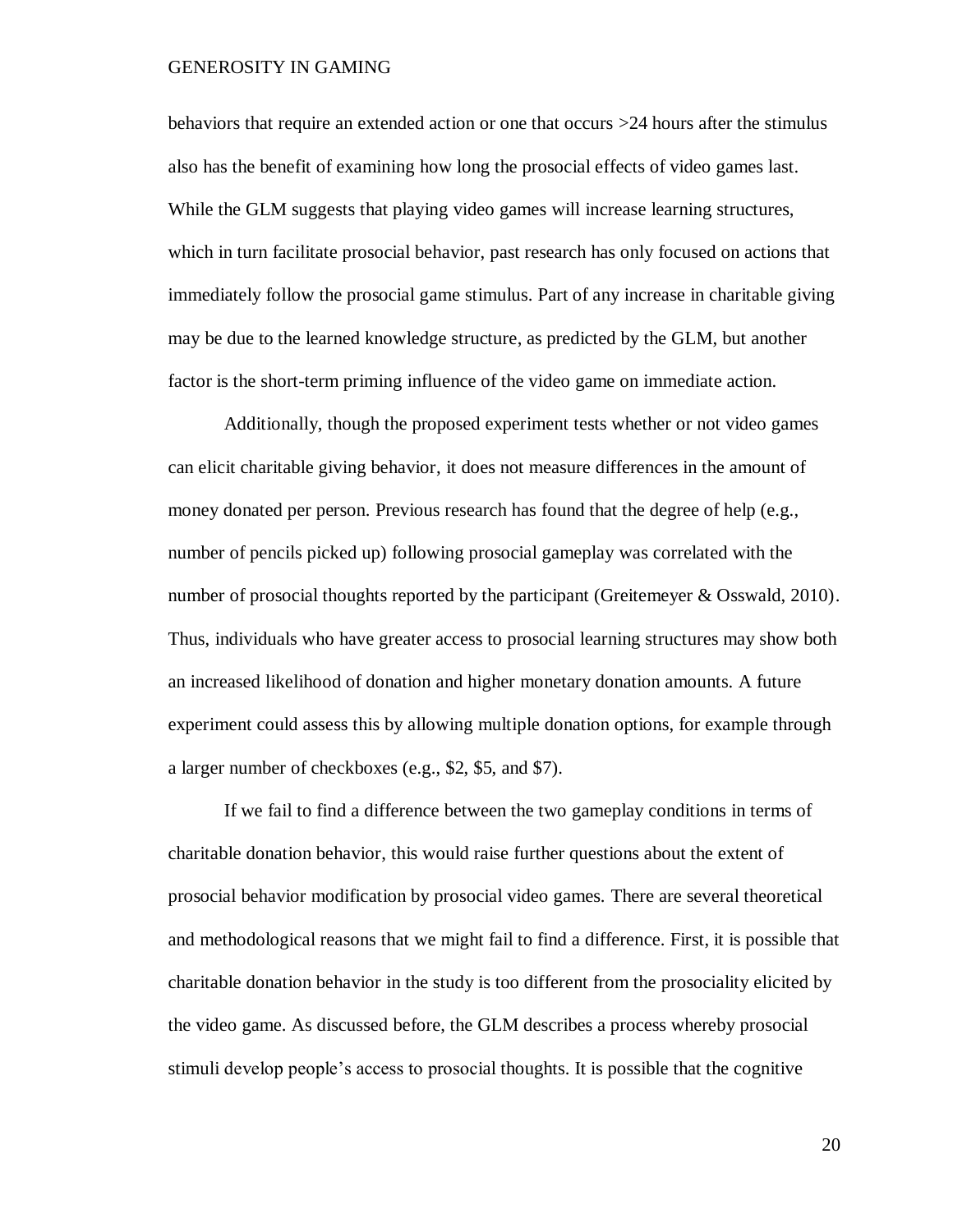route necessary for charitable donation behavior follows a different path than other prosocial actions. While actions such as picking up pencils or volunteering are correlated with charitable donation behavior (Jackson, Bachmeier, Wood, & Craft, 1995), the prosocial prompt in gaming may only be enough to trigger those actions and not charitable donation behavior. In particular, previous work has found that empathy may be a factor in providing direct assistance, but not charitable donations (Einolf, 2008; Ein-Gar & Levontin, 2013). If prosocial video games encourage prosocial behavior by increasing empathy (Greitemeyer, Osswald, & Brauer, 2010), it may not be reasonable to expect an effect on charitable donations. Future research should more fully test the role of empathy in charitable donation following prosocial gameplay, for example by correlating selfreported empathy with charitable donation rates.

Second, parting ways with money might come at too high at cost for participants. Past research suggests that costlier situations are less likely to motivate prosocial behavior (Dovidio, Piliavin, Gaertner, Schroeder, & Clark, 1981; Lee & Murnighan, 2001), so people's prosociality may be limited to actions requiring a lower commitment. One way to tease out this motivation is by allowing participants to write in an amount to donate rather than check a box. For example, the form could say "please indicate how much you would like to donate to Camp Kesem (\$0-15). If the manifestation of prosocial thoughts was depressed by the costliness of donating, we would still suspect a difference in donation amounts between the prosocial condition and neutral condition. Another way to confirm this hypothesis is by including a follow-up survey for participants on why they chose to not donate. The survey can contain preset options drawing on both social motivations (e.g., I did not feel like it, the cause did not matter to me) and financial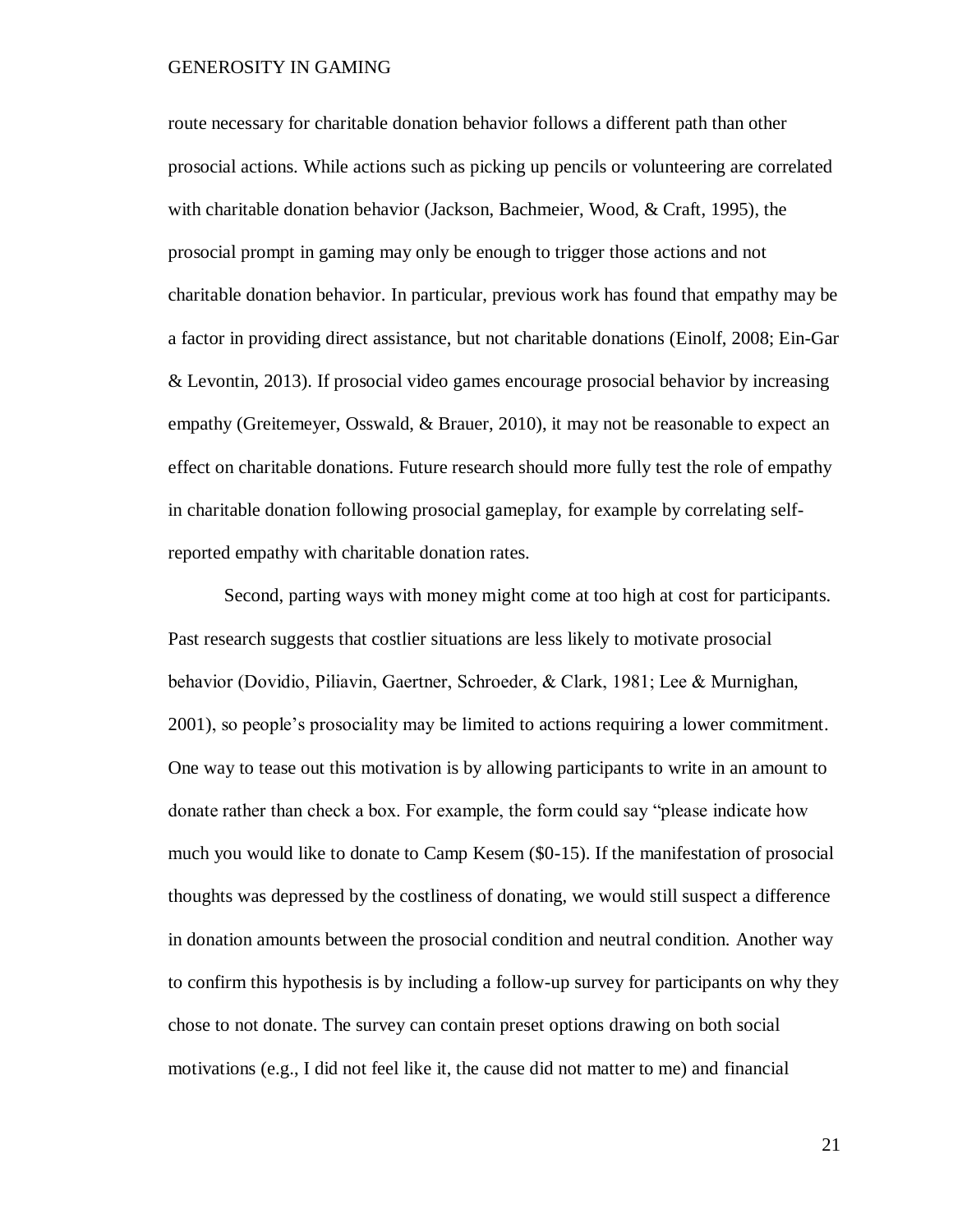constraints (e.g., donating was too costly). Participants would be encouraged to choose the option that best described their thought process. Those in the neutral condition might cite reasons related to a lack of social motivation, while those with the prosocial condition might be more likely to cite the cost.

Another set of reasons why we might have failed to find the hypothesized results is due to limitations in the experimental design. Following concerns over the cost of money, there are other ways in which participant perception of the money might limit their decision to donate. Charitable giving behavior was operationalized as checking a box to donate a preset \$5. A preset amount is utilized so that it is as simple as possible for people to donate (Croson & Shang, 2007). While \$5 is a small amount on its own, it could also be seen as too costly given that it is one third of the total income for the activity (Leviveld & Risselada, 2017). Another concern is the lack of physical ownership over the money might encourage higher donation rates across both groups (Bateman, Kahneman, Munro, Starmer, & Sugden, 2005). As participants have yet to actually receive any physical money when asked to donate, they might be more comfortable giving money away than if they were asked to donate after the money was in their hands.

Finally, we recommend extending the study to a wider demographic population. Particularly at the Claremont Colleges, many students have strong financial support networks, which may lead them to devalue the money relative to other groups (e.g., community sample) (Champ & Bishop, 2001). Likewise, race and socioeconomic status have also been shown to influence charitable donation, but could not be studied here due to the limited subject pool. Using a larger sample with more varied demographics could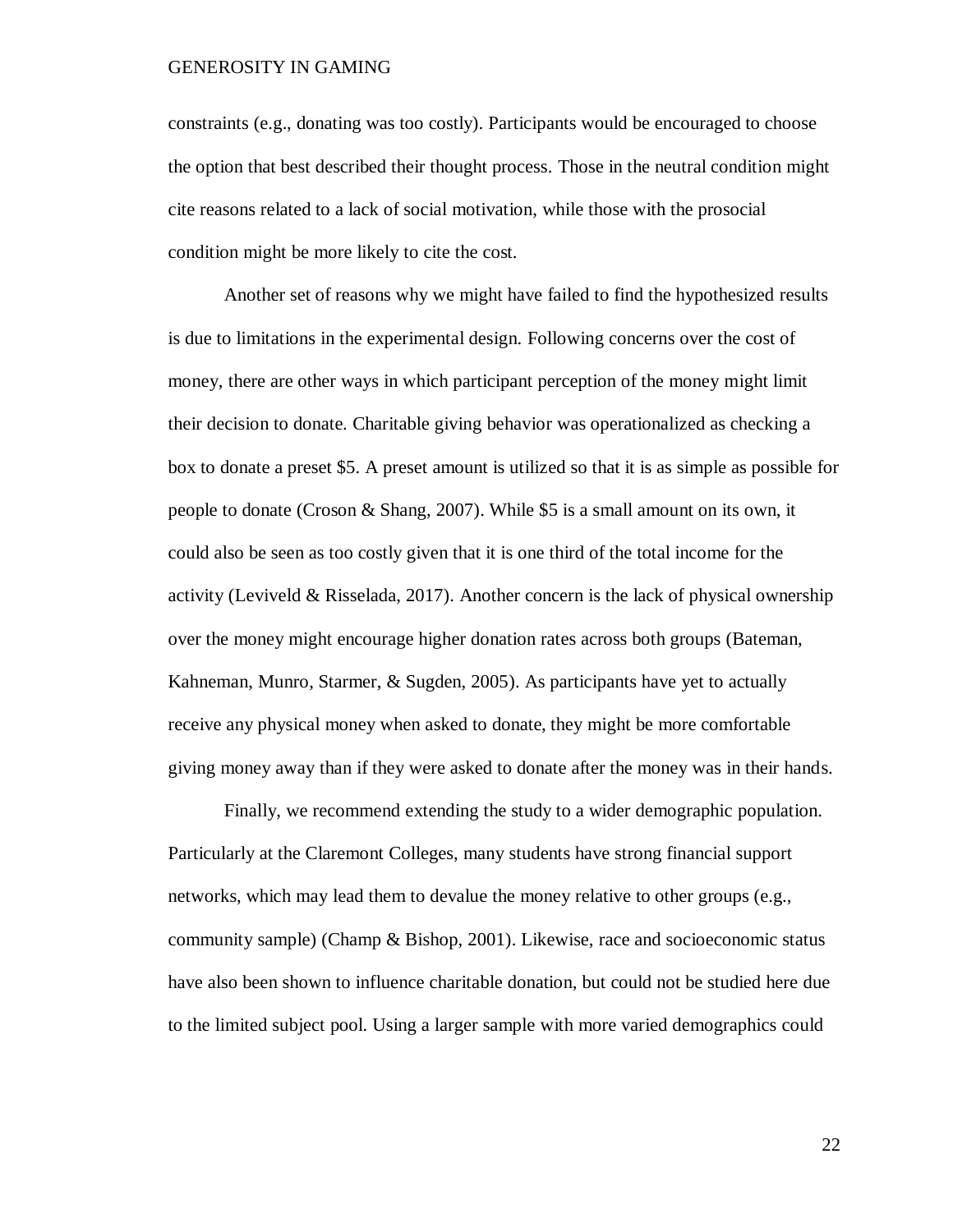reveal interactions between demographic factors and the effect of video game play on likelihood to donate.

Understanding how video games can be leveraged to instill charitable giving behavior in players may have important real-world implications, potentially facilitating access to a currently undertapped donor population. This is an urgent endeavor, as the number of donors to charity has been shrinking every year since 2008 (Osili & Zarins, 2018). Furthermore, the number of existing nonprofits increases year to year, resulting in an overall smaller percentage of money being donated per individual nonprofit (Erynn  $\&$ Hyunseok, 1970). While overall donations have still been increasing due to larger sums of money from those who are donating, growing reliance on fewer numbers of people is antithetical to sustainable economic theory.

<span id="page-25-0"></span>This is where prosocial video games can play a role. Although millennials compose 29% of the United States population, they only make up 11% of all donations ("2018 Online Giving Statistics, Trends & Data: The Ultimate List of Giving Stats," 2019). While the weaker financial status of this generation undoubtedly is a factor in their lower charitable donations, millennials are nonetheless the greatest source of revenue in terms of video game purchasing (Frank, 2016). Thus, out of the donor eligible population, meaning those older than 18, millennials are a generation that proportionally is not giving as much money yet is playing more video games. If prosocial game play can be shown to encourage charitable donation, prosocial games could potentially become a valuable new tool for charitable organizations to reach millennial consumers.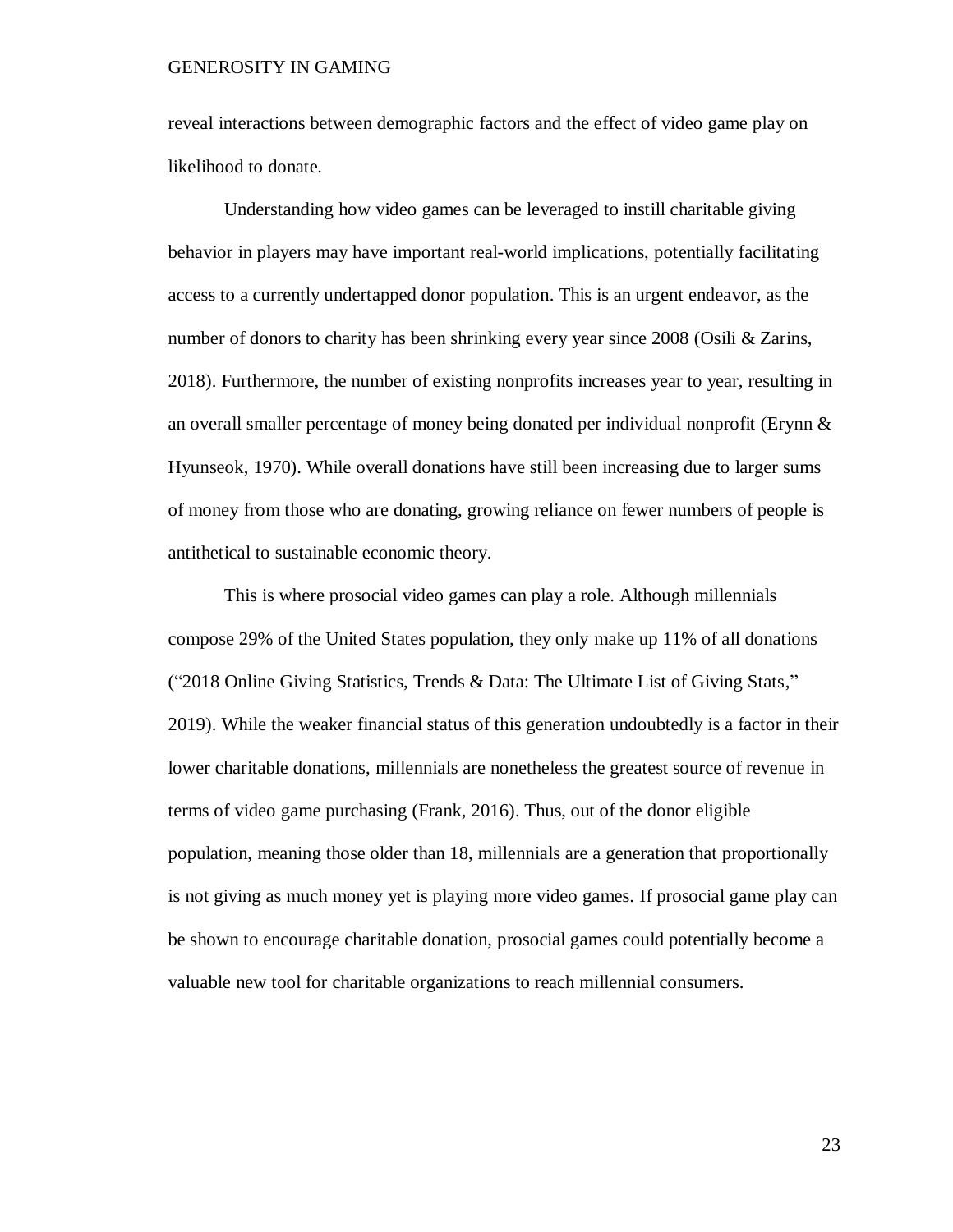## **Conclusion**

Despite the negative press associating video games and violence, video games can also encourage prosocial behaviors. However, previous work has not tested whether prosocial effects of gameplay extend to charitable donation, which is typically more costly and less proximate than other altruistic behaviors. Demonstrating a causal effect of prosocial video games on generosity would extend our understanding of how prosocial thoughts can be encouraged, with potential applications to tools for eliciting charitable donation behavior.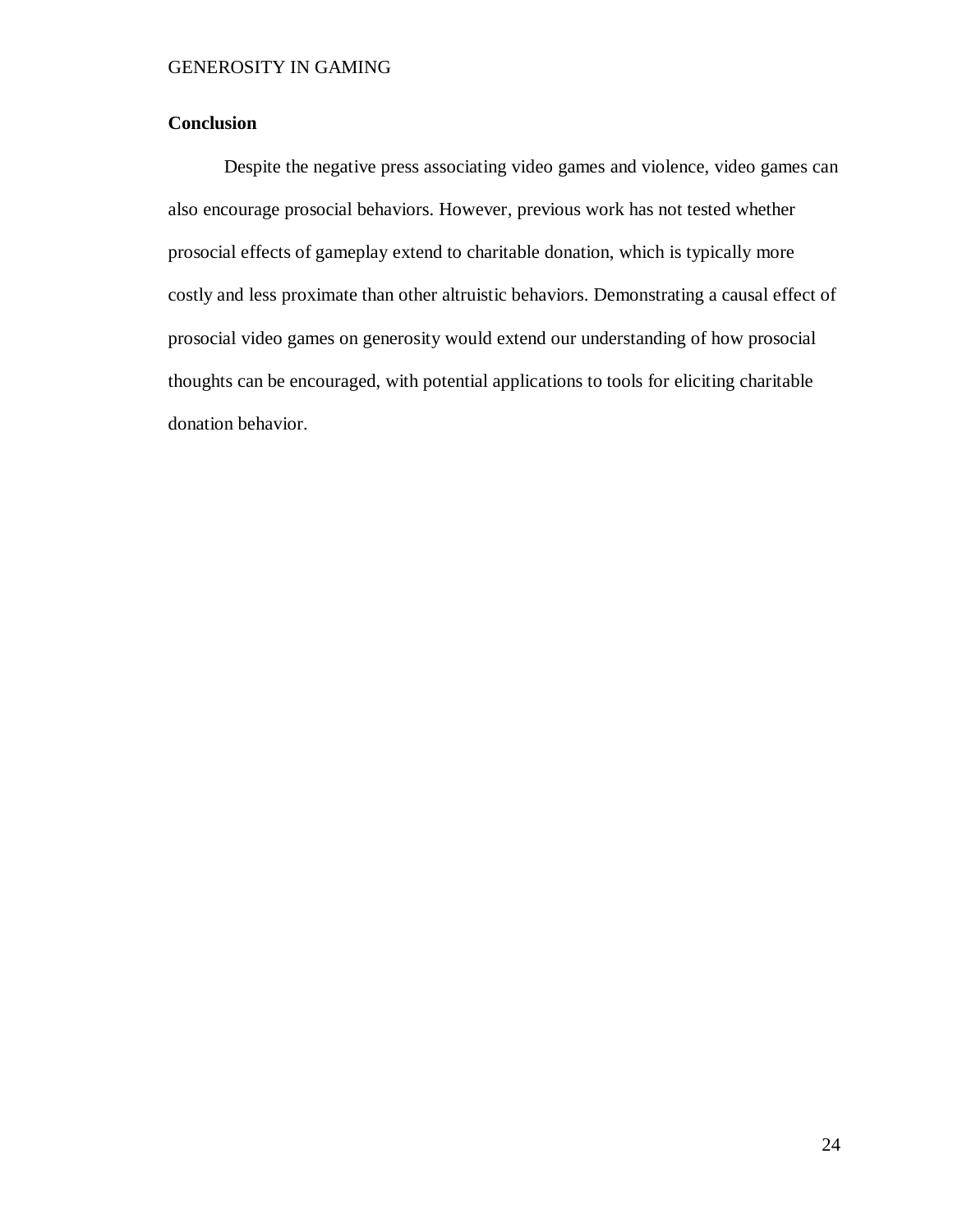#### <span id="page-27-0"></span>**References**

Anderson, C. A. (2004). An update on the effects of playing violent video games. *Journal of Adolescence, 27*(1), 113-122. doi:10.1016/j.adolescence.2003.10.009

Anderson, C. A., & Bushman, B. J. (2001). Effects of Violent Video Games on Aggressive Behavior, Aggressive Cognition, Aggressive Affect, Physiological Arousal, and Prosocial Behavior: A Meta-Analytic Review of the Scientific Literature. *Psychological Science*, 12(5), 353–359. https://doi.org/10.1111/1467- 9280.00366

- Anderson, C. A., & Bushman, B. J. (2002). Human aggression. *Annual Review of Psychology, 53*(1), 27-51. doi:10.1146/annurev.psych.53.100901.135231
- Anderson, C. A., Deuser, W. E., & DeNeve, K. (1995). Hot temperatures, hostile affect, hostile cognition, and arousal: Tests of a general model of affective aggression. *Personality and Social Psychology Bulletin*, 21, 434 – 448.
- Anderson, C. A., Shibuya, A., Ihori, N., Swing, E. L., Bushman, B. J., Sakamoto, A., . . . Saleem, M. (2010). Violent video game effects on aggression, empathy, and prosocial behavior in eastern and western countries. *Psychological Bulletin, 136*(2), 151-173. doi:10.1037/a0018251
- Andreoni, J., Rao, J. M., & Trachtman, H. (2017). Avoiding the ask: A field experiment on altruism, empathy, and charitable giving. *Journal of Political Economy, 125*(3), 625-653. doi:10.1086/691703
- Andreoni, J., & Vesterlund, L., (2001). Which is the fair sex? gender differences in altruism. *The Quarterly Journal of Economics, 116*(1), 293-312. doi:10.1162/003355301556419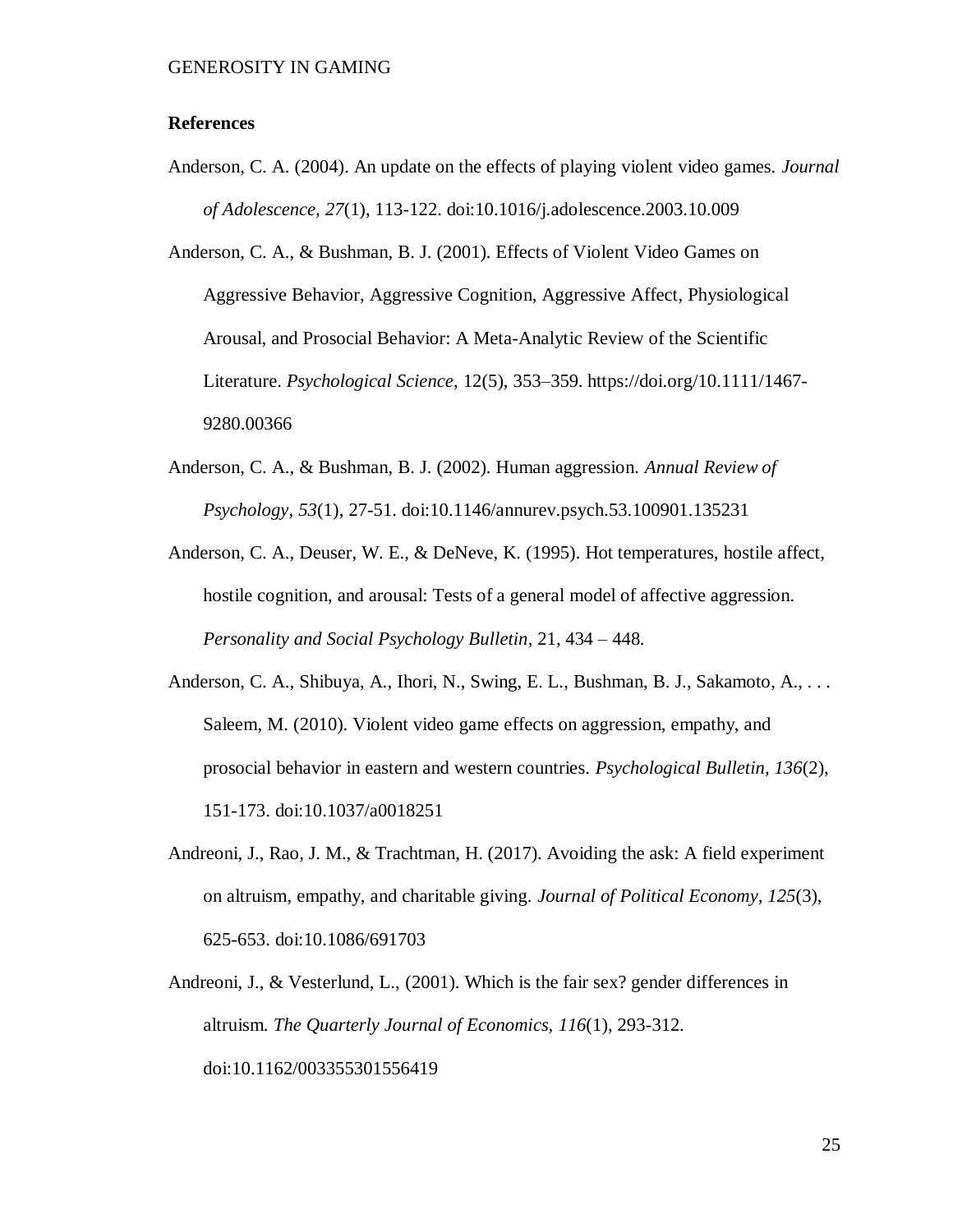Baron-Cohen, S., Wheelwright, S., Hill, J., Raste, Y., & Plumb, I. (2001). The "Reading the mind in the eyes" test revised version: A study with normal adults, and adults with asperger syndrome or high‐functioning autism. *Journal of Child Psychology and Psychiatry, 42*(2), 241-251. doi:10.1111/1469-7610.00715

Barton, E. J. (1981). Developing Sharing: An Analysis of Modeling and other Behavioral Techniques. *Behavior Modification*, 5(3), 386–398. https://doi.org/10.1177/014544558153007

- Bateman, I., Kahneman, D., Munro, A., Starmer, C., & Sugden, R. (2005). Testing competing models of loss aversion: An adversarial collaboration. *Journal of Public Economics, 89*(8), 1561-1580. doi:10.1016/j.jpubeco.2004.06.013
- Bekkers, R. H. F. P, & Wiepking, P. (2011). A literature review of empirical studies of philanthropy: Eight mechanisms that drive charitable giving. *Nonprofit and Voluntary Sector Quarterly, 40*(5), 924-973. doi:10.1177/0899764010380927
- Benabou, R., & Tirole, J. (2006). Incentives and prosocial behavior. *The American Economic Review, 96*(5), 1652-1678. doi:10.1257/000282806779396283
- Buckley, K. E., & Anderson, C. A. (2006). A theoretical model of the effects and consequences of playing video games. Chapter in P. Vorderer & J. Bryant (Eds.), Playing Video Games - Motives, Responses, and Consequences (pp. 363-378). Mahwah, NJ: LEA.
- Bushman, B. J., & Anderson, C. A. (2002). Violent video games and hostile expectations: A test of the general aggression model. *Personality and Social Psychology Bulletin, 28*(12), 1679-1686. doi:10.1177/014616702237649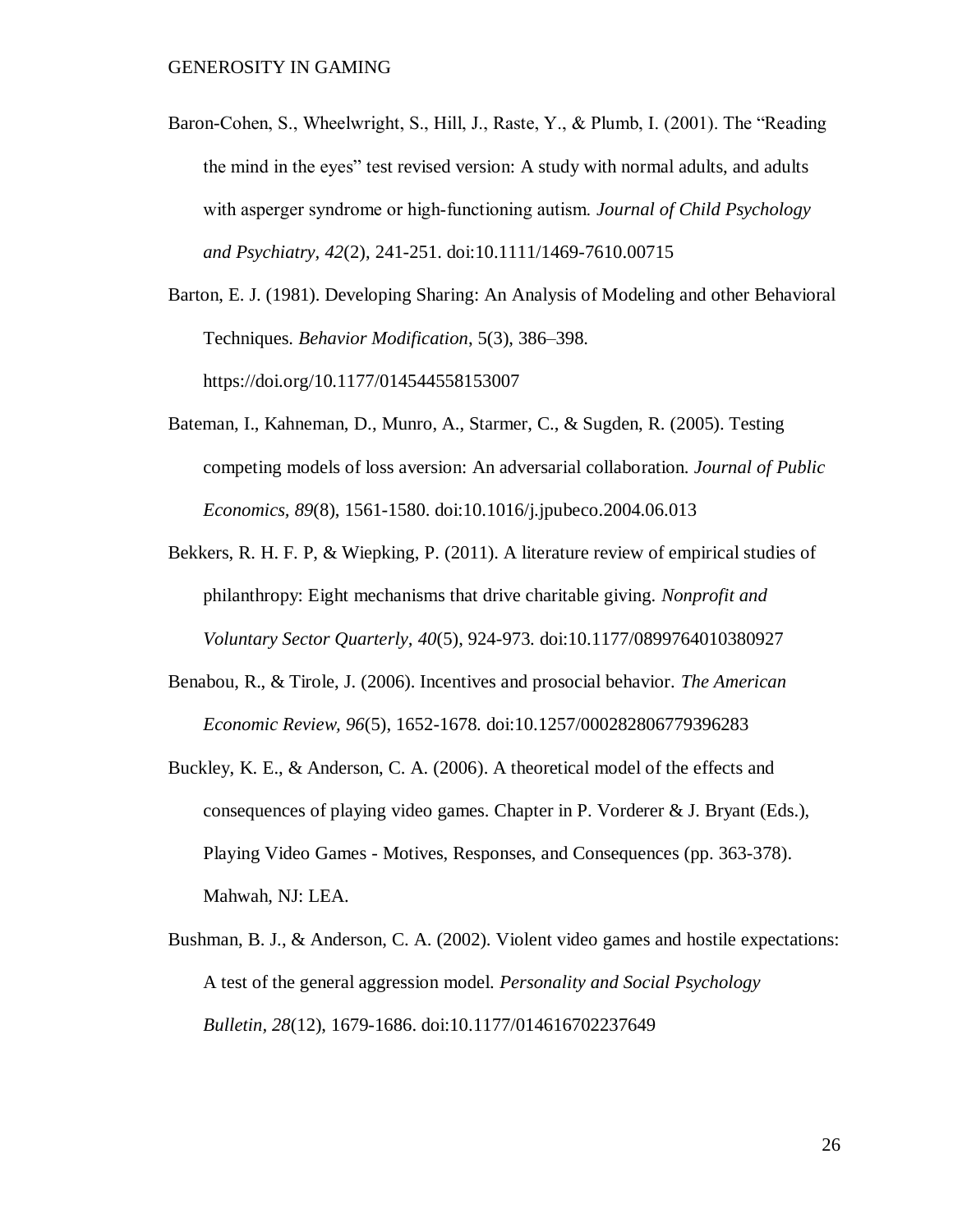- Carlo, G., & Randall, B. (2002). The development of a measure of prosocial behaviors for late adolescents. *Journal of Youth and Adolescence, 31*(1), 31-44. doi:1014033032440
- Chambers, J. H., & Ascione, F. R. (1987). The Effects of Prosocial and Aggressive Videogames on Children's Donating and Helping. *The Journal of Genetic Psychology,148*(4), 499-505. doi:10.1080/00221325.1987.10532488
- Champ, P.A. & Bishop, R.C. Environmental and Resource Economics (2001) 19: 383. https://doi.org/10.1023/A:1011604818385
- Croson, R., & Shang, Y. (2007). Field experiments in charitable contribution: The impact of social influence on the voluntary provision of public goods. *PsycEXTRA Dataset*. doi:10.1037/e514412014-180
- Deb, R., Gazzale, R. S., & Kotchen, M. J. (2014). Testing motives for charitable giving: A revealed-preference methodology with experimental evidence. *Journal of Public Economics, 120*, 181-192. doi:10.1016/j.jpubeco.2014.09.009
- Dovidio, J. F., Piliavin, J. A., Gaertner, S. L., Schroeder, D. A., & Clark, R. D. III. (1991). The arousal: Cost-reward model and the process of intervention: A review of the evidence. In M. S. Clark (Ed.), *Review of personality and social psychology*, Vol. 12. Prosocial behavior (pp. 86-118). Thousand Oaks, CA, US: Sage Publications, Inc.
- Einolf, C. J. (2008). Empathic concern and prosocial behaviors: A test of experimental results using survey data. *Social Science Research, 37*(4), 1267-1279. doi:10.1016/j.ssresearch.2007.06.003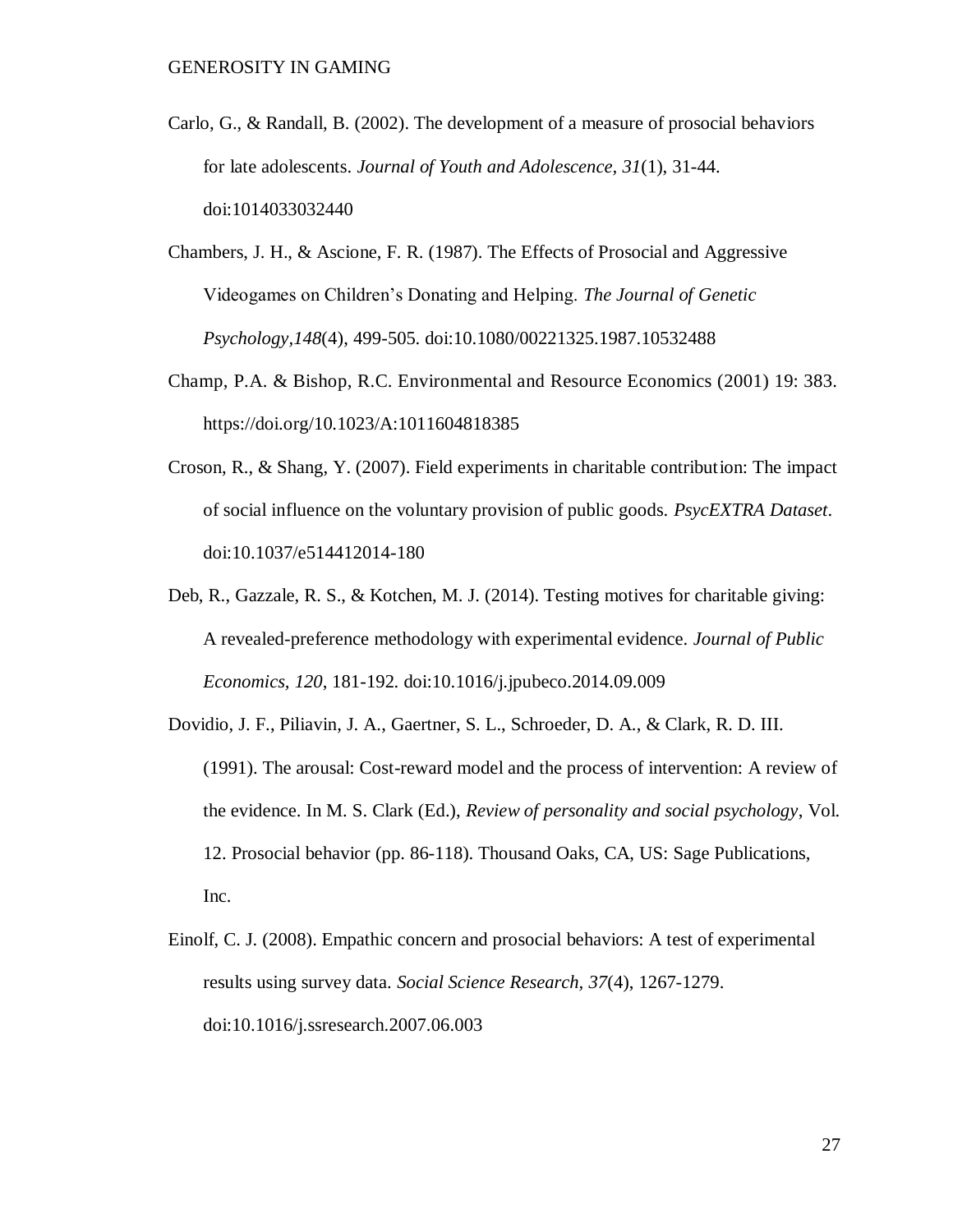- Einolf, C. J. (2011). Gender differences in the correlates of volunteering and charitable giving. *Nonprofit and Voluntary Sector Quarterly, 40*(6), 1092-1112. doi:10.1177/0899764010385949
- Ein-Gar, D., & Levontin, L. (2013). Giving from a distance: Putting the charitable organization at the center of the donation appeal. *Journal of Consumer Psychology,23*(2), 197-211. doi:10.1016/j.jcps.2012.09.002
- Eisenberg, N., & Mussen, P. (1989). *The Roots of Prosocial Behavior in Children* (Cambridge Studies in Social and Emotional Development). Cambridge: Cambridge University Press. doi:10.1017/CBO9780511571121
- Erynn, B., & Hyunseok, H. (1970, January 01). Increasing the Size of the Pie: The Impact of Crowding on Nonprofit Sector Resources, by Beaton Erynn; Hwang Hyunseok. Retrieved from https://ideas.repec.org/a/bpj/nonpfo/v8y2017i3p211-235n1.html
- Falvey, D. (2018, August 27). Florida shooting: Could videogames be to blame? Retrieved from https://www.irishtimes.com/culture/florida-shooting-couldvideogames-be-to-blame-1.3609347
- Ferguson, C. J., & Garza, A. (2011). Call of (civic) duty: Action games and civic behavior in a large sample of youth. *Computers in Human Behavior, 27*(2), 770-775. doi:10.1016/j.chb.2010.10.026
- Ferguson, C. J., & Rueda, S. M. (2010). The hitman study. *European Psychologist, 15*(2), 99-108. doi:10.1027/1016-9040/a000010
- Ferguson, C. J., Rueda, S. M., Cruz, A. M., Ferguson, D. E., Fritz, S., & Smith, S. M. (2008). Violent video games and aggression. *Criminal Justice and Behavior, 35*(3), 311-332. doi:10.1177/0093854807311719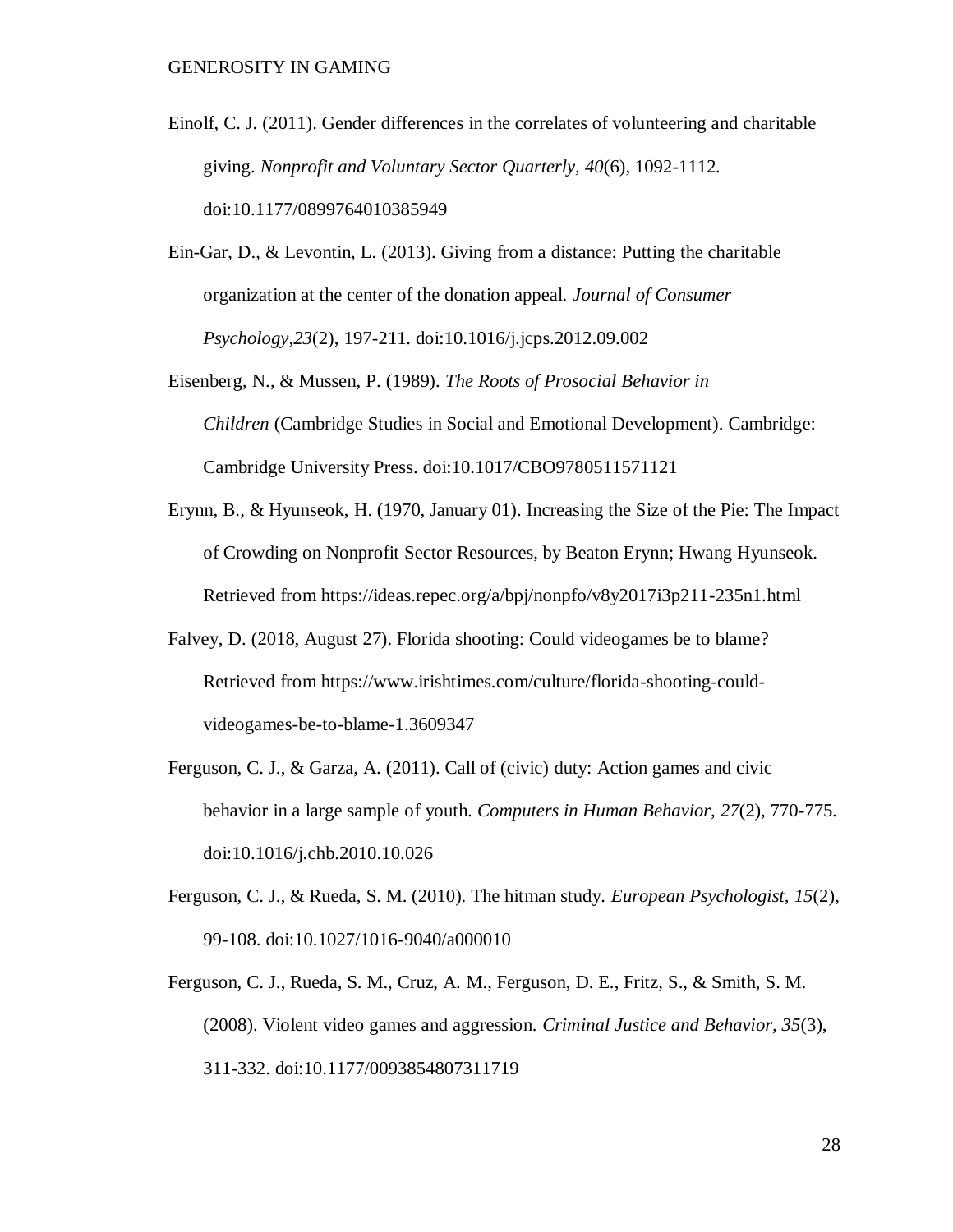Frank, A. (2016, April 29). Take a look at the average American gamer in new survey findings. Retrieved from https://www.polygon.com/2016/4/29/11539102/gamingstats-2016-esa-essential-facts

Gentile, D. A., Anderson, C. A., Yukawa, S., Ihori, N., Saleem, M., Ming, L. K., . . . Sakamoto, A. (2009). The effects of prosocial video games on prosocial behaviors: International evidence from correlational, longitudinal, and experimental studies. *Personality and Social Psychology Bulletin, 35*(6), 752-763. doi:10.1177/0146167209333045

- Greitemeyer, T., & Osswald, S. (2010). Effects of prosocial video games on prosocial behavior. *Journal of Personality and Social Psychology, 98*(2), 211-221. http://dx.doi.org/10.1037/a0016997
- Greitemeyer, T., Osswald, S., & Brauer, M. (2010). Playing prosocial video games increases empathy and decreases schadenfreude. *Emotion, 10*(6), 796-802. doi:10.1037/a0020194
- Güroğlu, B., Bos, W. V., & Crone, E. A. (2014). Sharing and giving across adolescence: An experimental study examining the development of prosocial behavior. *Frontiers in Psychology,5*. doi:10.3389/fpsyg.2014.00291
- Hilgard, J., Engelhardt, C. R., & Rouder, J. N. (2017). Overstated evidence for short-term effects of violent games on affect and behavior: A reanalysis of Anderson et al. (2010). *Psychological Bulletin, 143*(7), 757-774. doi:10.1037/bul0000074
- History.com Editors (2019, February 06). Teen gunman kills 17, injures 17 at Parkland, Florida high school. Retrieved from https://www.history.com/this-day-inhistory/parkland-marjory-stoneman-douglas-school-shooting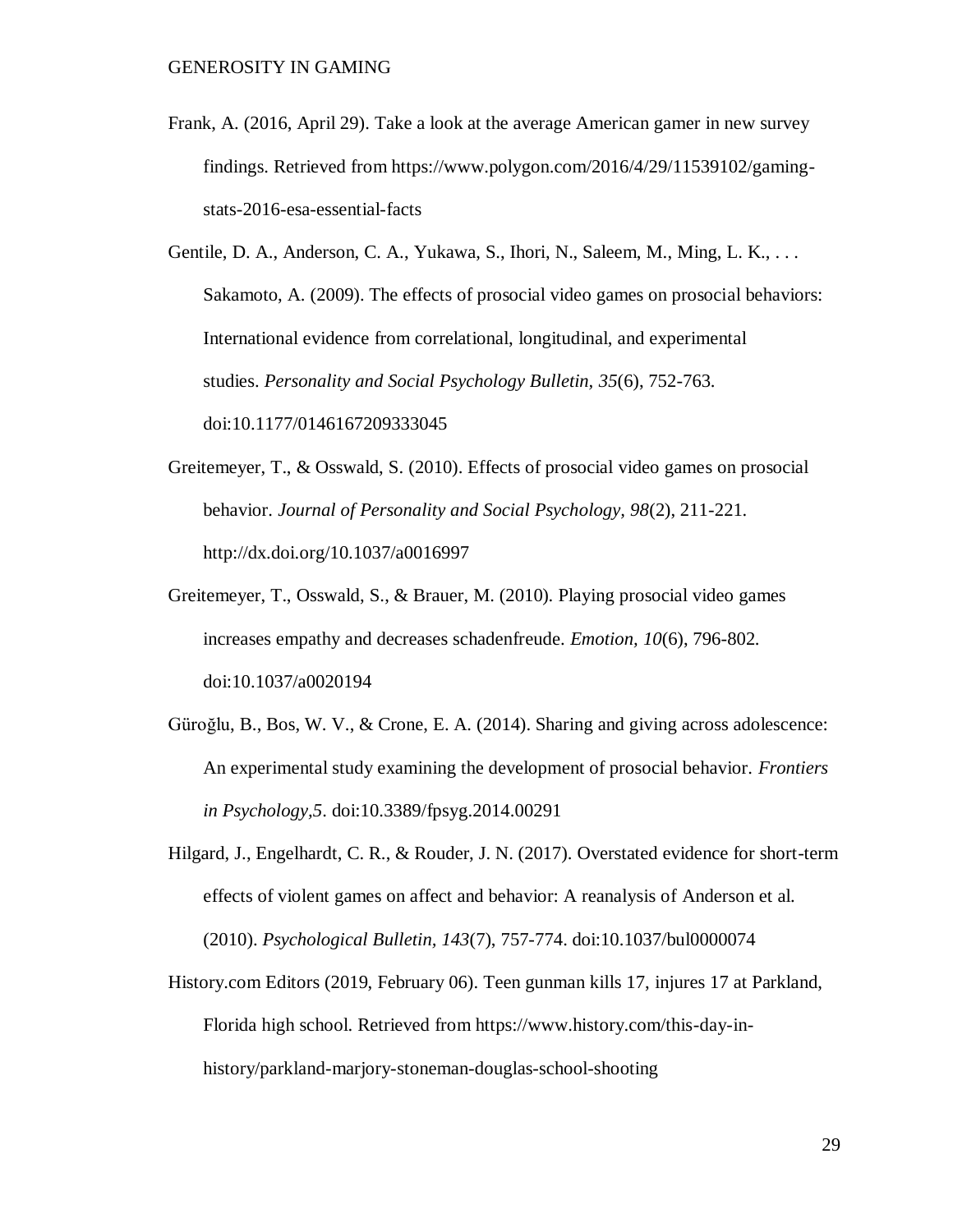- INTERPERSONAL RELATIONS, & GROUP PROCESSES. (2010). *Interpersonal relations and group processes* doi:10.1037/a0016997
- Jackson, E. F., Bachmeier, M. D., Wood, J. R., & Craft, E. A. (1995). Volunteering and charitable giving: Do religious and associational ties promote helping behavior? *Nonprofit and Voluntary Sector Quarterly, 24*(1), 59-78. doi:10.1177/089976409502400108
- Jonas, E., Schimel, J., Greenberg, J., & Pyszczynski, T. (2002). The scrooge effect: Evidence that mortality salience increases prosocial attitudes and behavior. *Personality and Social Psychology Bulletin, 28*(10), 1342-1353. doi:10.1177/014616702236834
- Kessler, J. B., & Milkman, K. L. (2018). Identity in charitable giving. *Management Science, 64*(2), 845-859. doi:10.1287/mnsc.2016.2582
- Kogut, T., & Ritov, I. (2005). The "identified victim" effect: An identified group, or just a single individual? *Journal of Behavioral Decision Making, 18*(3), 157-167. doi:10.1002/bdm.492
- Korndörfer, M., Egloff, B., & Schmukle, S., (2015). A large scale test of the effect of social class on prosocial behavior. *PLoS One, 10*(7), e0133193. doi:10.1371/journal.pone.0133193

Leclerc, F., Schmitt, B. H., & Dubé, L. (1995). Waiting time and decision making: Is time like money? *Journal of Consumer Research, 22*(1), 110-119. doi:10.1086/209439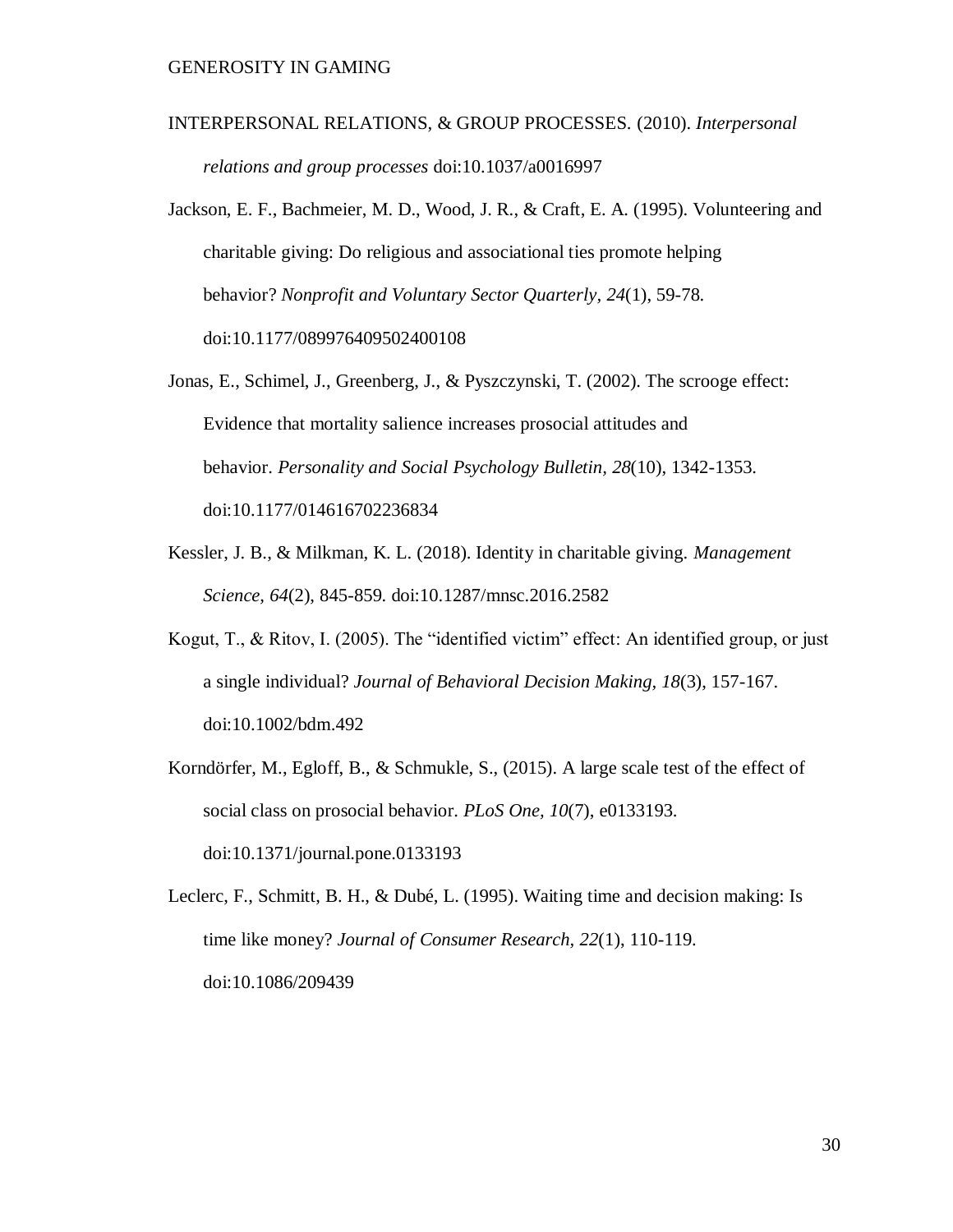- Lee, J. A., & Murnighan, J. K. (2001). The empathy-prospect model and the choice to Help1. *Journal of Applied Social Psychology, 31*(4), 816-839. doi:10.1111/j.1559- 1816.2001.tb01415.x
- Leliveld, M. C., & Risselada, H. (2017). Dynamics in charity donation decisions: Insights from a large longitudinal data set. *Science Advances,3*(9). doi:10.1126/sciadv.1700077
- Levine, F. M., & Simone, L. L. (1991). The effects of experimenter gender on pain report in male and female subjects. *Pain,44*(1), 69-72. doi:10.1016/0304-3959(91)90149-r
- Liberman, N., & Trope, Y. (2008). The Psychology of Transcending the Here and Now. *Science,322*(5905), 1201-1205. doi:10.1126/science.1161958
- Macdonnell, R., & White, K. (2015). How Construals of Money Versus Time Impact Consumer Charitable Giving. *Journal of Consumer Research*. doi:10.1093/jcr/ucv042
- Markey, P. M., Markey, C. N., & French, J. E. (2015). Violent video games and realworld violence: Rhetoric versus data. *Psychology of Popular Media Culture, 4*(4), 277-295. doi:10.1037/ppm0000030
- Mencl, J., & May, D. R. (2008). The Effects of Proximity and Empathy on Ethical Decision-Making: An Exploratory Investigation. *Journal of Business Ethics,85*(2), 201-226. doi:10.1007/s10551-008-9765-5korn
- Mesch, D. J., Brown, M. S., Moore, Z. I., & Hayat, A. D. (2011). Gender differences in charitable giving. *International Journal of Nonprofit and Voluntary Sector Marketing, 16*(4), 342-355. doi:10.1002/nvsm.432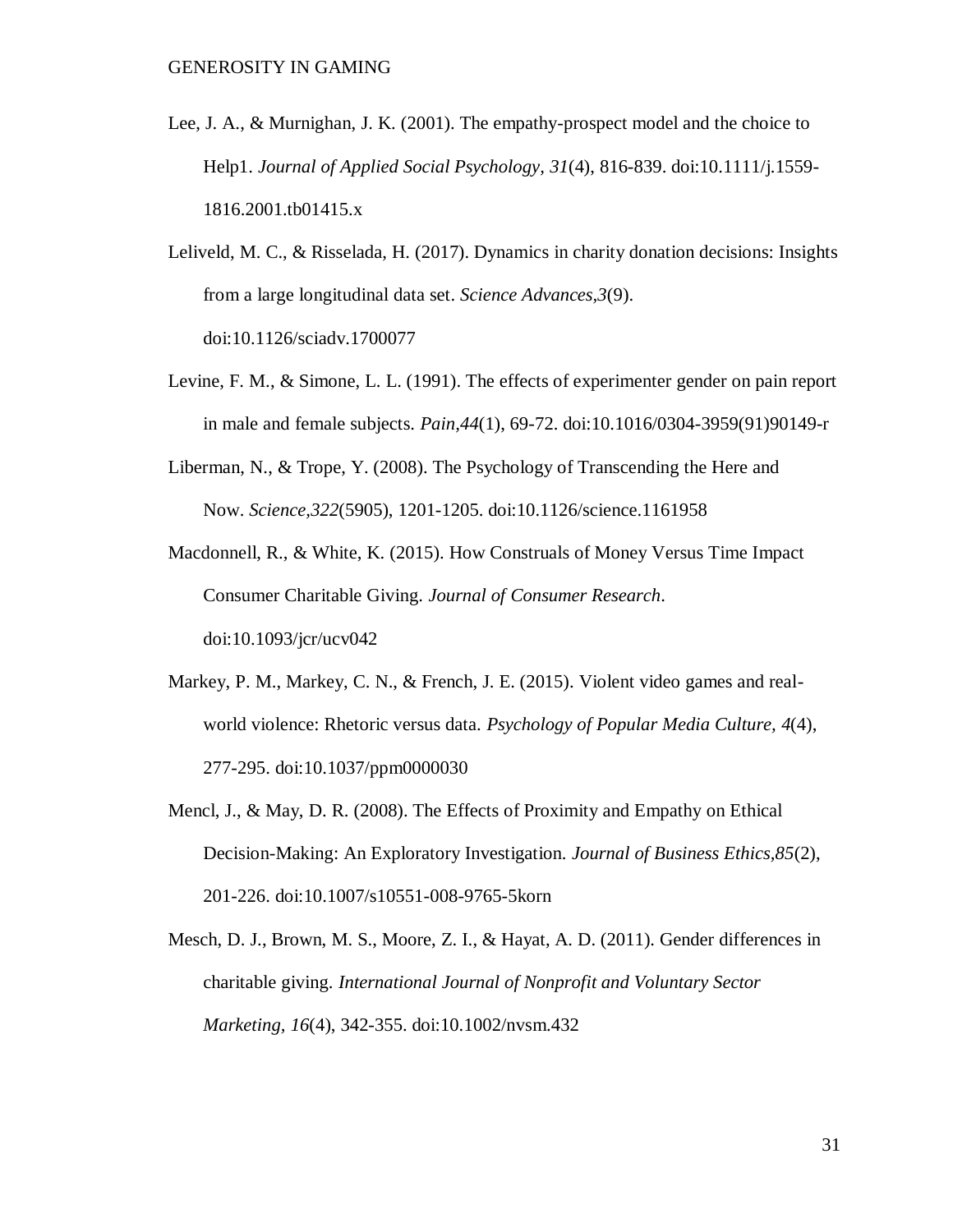- Mesch, D. J., Rooney, P. M., Steinberg, K. S., & Denton, B. (2006). The effects of race, gender, and marital status on giving and volunteering in indiana. *Nonprofit and Voluntary Sector Quarterly, 35*(4), 565-587. doi:10.1177/0899764006288288
- Nichols, A. L., & Maner, J. K. (2008). The good-subject effect: Investigating participant demand characteristics. *The Journal of general psychology*, 135(2), 151-166.

Number of gamers worldwide 2021 | Statistic. (n.d.). Retrieved from https://www.statista.com/statistics/748044/number-video-gamers-world/

Oppenheimer, D. M., & Olivola, C. Y. (Eds.). (2018). *SCIENCE OF GIVING: Experimental approaches to the study of charity* (1st ed.). LONDON: ROUTLEDGE.

- Osili, U., & Zarins, S. (2018, September 19). Fewer Americans are giving money to charity but total donations are at record levels anyway. Retrieved from https://theconversation.com/fewer-americans-are-giving-money-to-charity-but-totaldonations-are-at-record-levels-anyway-98291
- Piper, G., & Schnepf, S. V., (2008). Gender differences in charitable giving in great britain. *Voluntas, 19*(2), 103. doi:10.1007/s11266-008-9057-9
- Raviv, A., Bar-Tal, D., & Lewis-Levin, T. (1980). Motivations for donation behavior by boys of three different ages. *Child Development, 51*(2), 610. doi:10.2307/1129306
- Rosenthal, R. (1976). Experimenter effects in behavioral research (Enlarged ed.). Oxford, England: Irvington.
- Schlegelmilch, B. B., Love, A., & Diamantopoulos, A. (1997). Responses to different charity appeals: The impact of donor characteristics on the amount of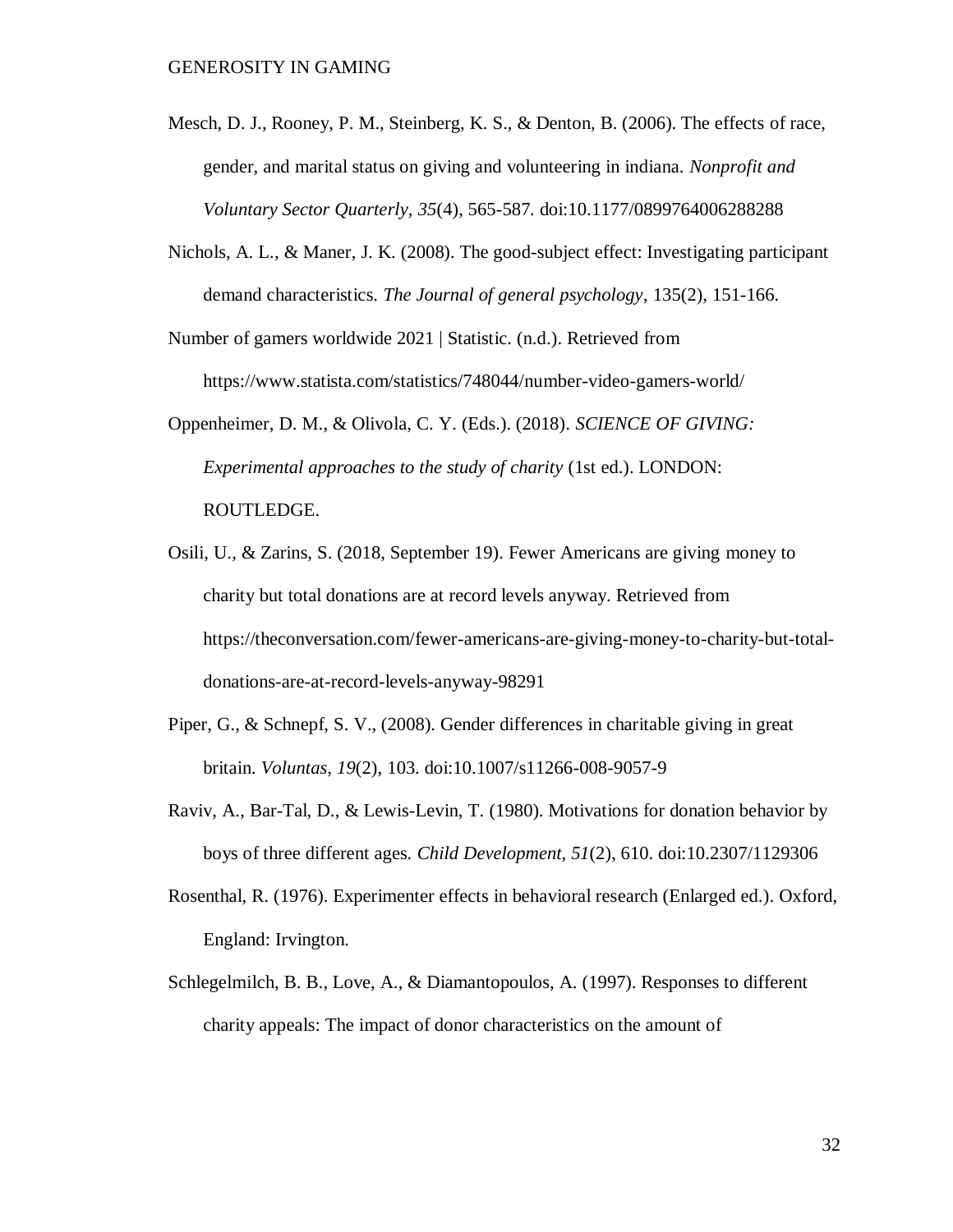donations. *European Journal of Marketing,31*(8), 548-560.

doi:10.1108/03090569710176574

Schmader, T. (2002). Gender identification moderates stereotype threat effects on women's math performance. *Journal of Experimental Social Psychology, 38*(2), 194- 201. doi:10.1006/jesp.2001.1500

Steele, C. M., & Aronson, J. (1995). Stereotype threat and the intellectual test performance of african americans. *Journal of Personality and Social Psychology, 69*(5), 797-811. doi:10.1037/0022-3514.69.5.797

Snipes, R. L. & Oswald, S. L. (2010). Charitable giving to not-for-profit organizations: factors affecting donations to non-profit organizations. *Innovative Marketing*, 6(1)

Trump, D. J. (2012, December 17). Video game violence & glorification must be stopped-it is creating monsters! Retrieved from

https://twitter.com/realdonaldtrump/status/280812064539283457?lang=en

- Truog, R. D., Berlinger, N., Zacharias, R. L., & Solomon, M. Z. (2018). Authors. *The Hastings Center Report, 48*(S4), Inside front cover. doi:10.1002/hast.964
- Uhlmann, E., & Swanson, J. (2004). Exposure to violent video games increases automatic aggressiveness. *Journal of Adolescence, 27*(1), 41-52. doi:10.1016/j.adolescence.2003.10.004

Vorderer, P., & Bryant, J. (2012). *Playing video games*. Mahwah: Routledge Ltd. doi:10.4324/9780203873700 Retrieved from https://www.taylorfrancis.com/books/9781135257477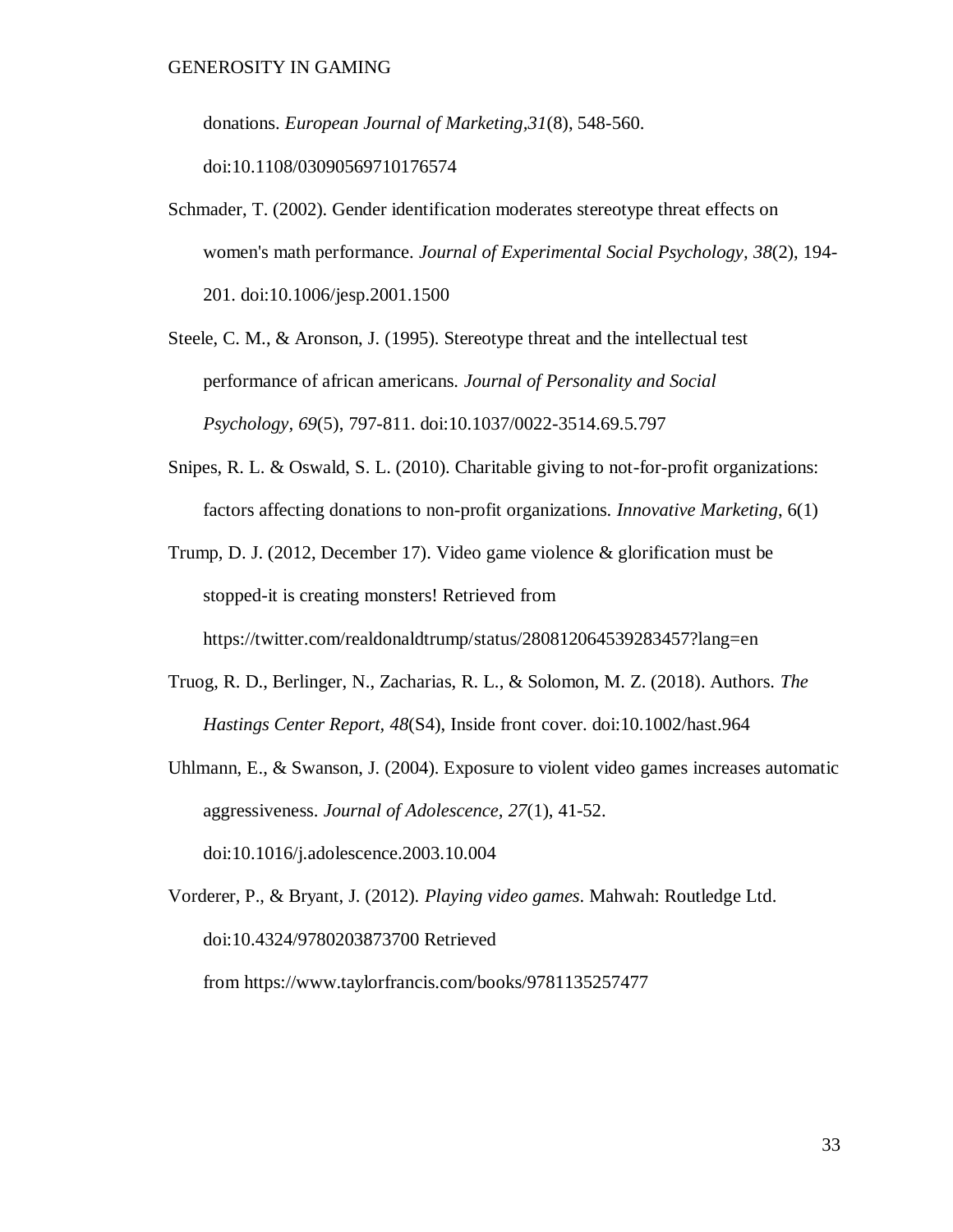- Watson, D., Clark, L. A., & Tellegen, A. (1988). Development and validation of brief measures of positive and negative affect: The PANAS scales. *Journal of Personality and Social Psychology, 54,* 1063–1070.
- 2018 Online Giving Statistics, Trends & Data: The Ultimate List of Giving Stats. (n.d.). Retrieved from https://nonprofitssource.com/online-giving-statistics/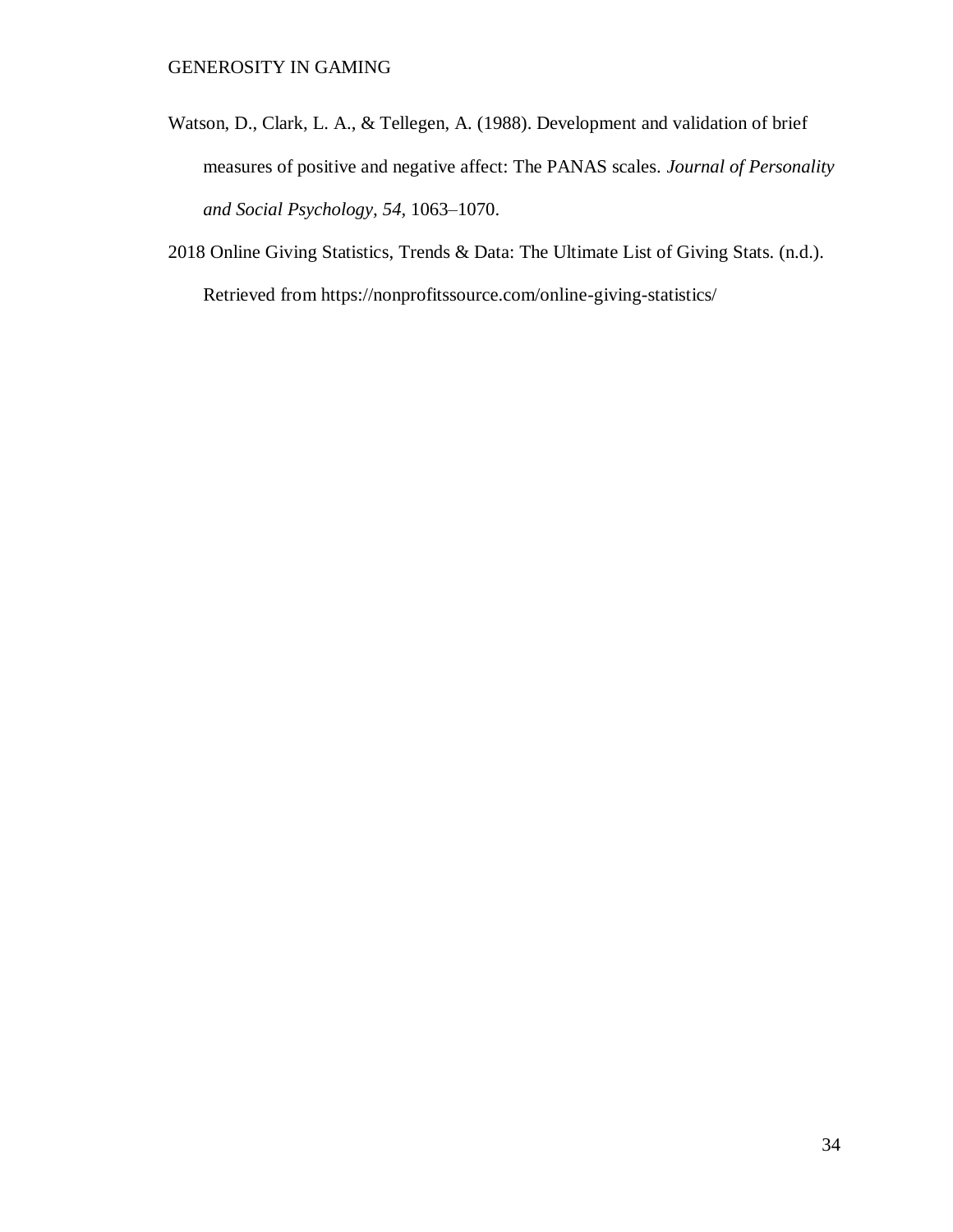

**Figure 1.** Timeline of experimental procedure. Participants will be randomly assigned to play a prosocial or neutral video game for 45 min. Following gameplay, they will complete a worksheet of math calculations for 10 min ("Filler tasks") in order to maintain the stated justification for the study, before completing the real experimental measure of interest by choosing whether to donate part of their experimental reimbursement to a local charity.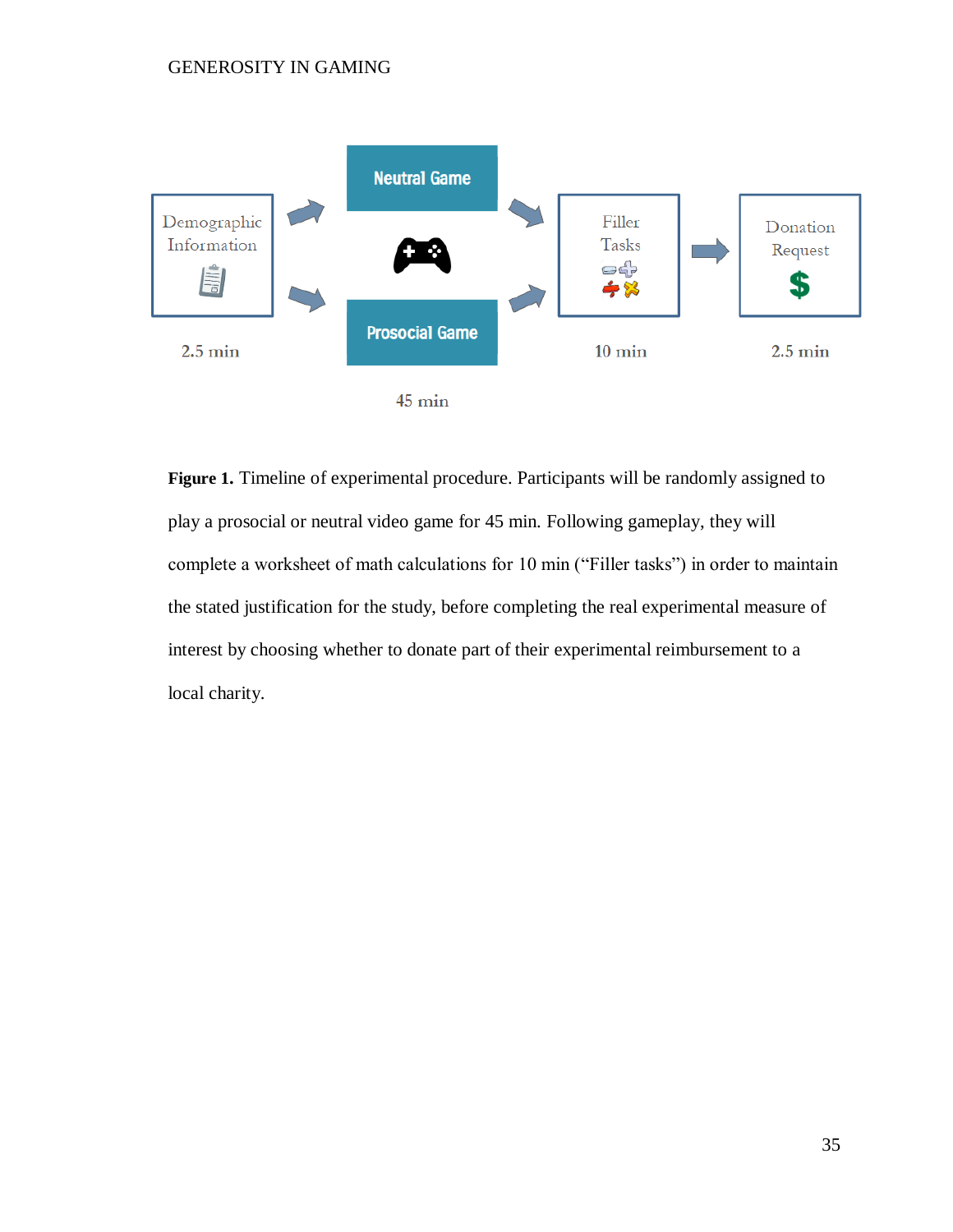| Name:                    |             | Date:       |                                                         | Score:           |
|--------------------------|-------------|-------------|---------------------------------------------------------|------------------|
| $\times$ 30              | $\times$ 31 | $\times$ 30 | 1. 31 2. 32 3. 25 4. 26 5. 23<br>x 31 x 30              |                  |
| 6. 31<br>$\times$ 31     |             |             | 7. 26 8. 23 9. 25 10. 34<br>$x$ 30 $x$ 31 $x$ 31 $x$ 30 |                  |
| $\times$ 30              | × 31        | $\times$ 30 | 11. 32 12 24 13. 29 14. 22 15. 29<br>$\times$ 30        | $\times$ 31      |
| 16. 22<br>$\times$ 31    | $\times$ 31 | $\times$ 31 | 17. 27 18. 30 19. 28<br>$\times$ 30                     | 20. 33<br>$x$ 31 |
| www.AllFreePrintsble.com |             |             |                                                         | Math Worksheets  |

**Figure 2.** Sample of the math equations used as the filler task.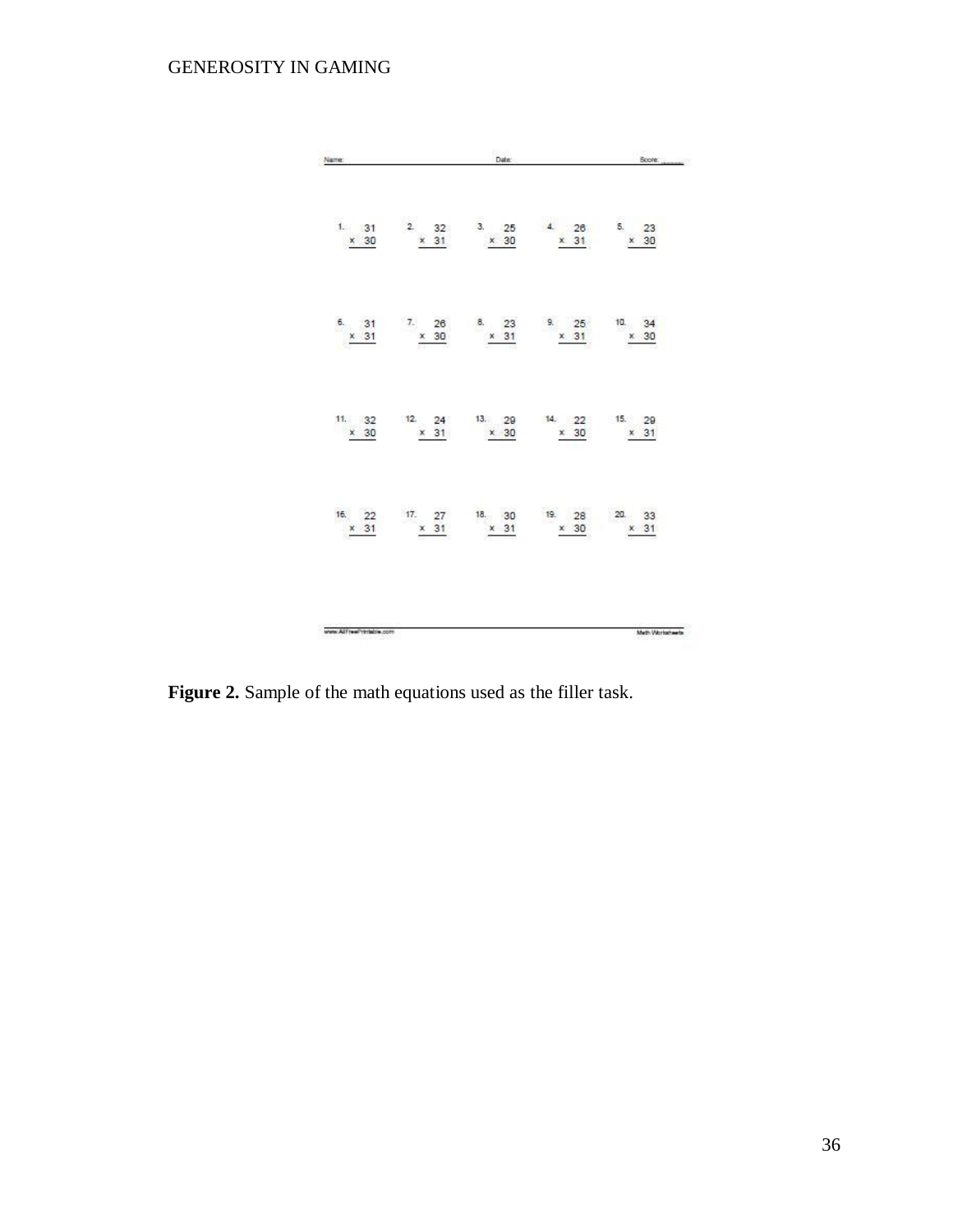| Payment Form:                                                                                                                                                                                                                                                                                   |
|-------------------------------------------------------------------------------------------------------------------------------------------------------------------------------------------------------------------------------------------------------------------------------------------------|
| In order to mail your \$15 gift card, please list your address<br>here:                                                                                                                                                                                                                         |
|                                                                                                                                                                                                                                                                                                 |
| HELP KIDS AFFECTED BY CANCER!<br>We are partnering with Camp Kesem, a local non-profit<br>that organizes a summer camp for children whose<br>families are affected by cancer. Mark the box<br>at right and we will donate \$5 to Camp Kesem<br>(you will instead receive a gift card for \$10). |

**Figure 3.** Sample payment form given to participants in order to measure willingness to make a charitable donation.